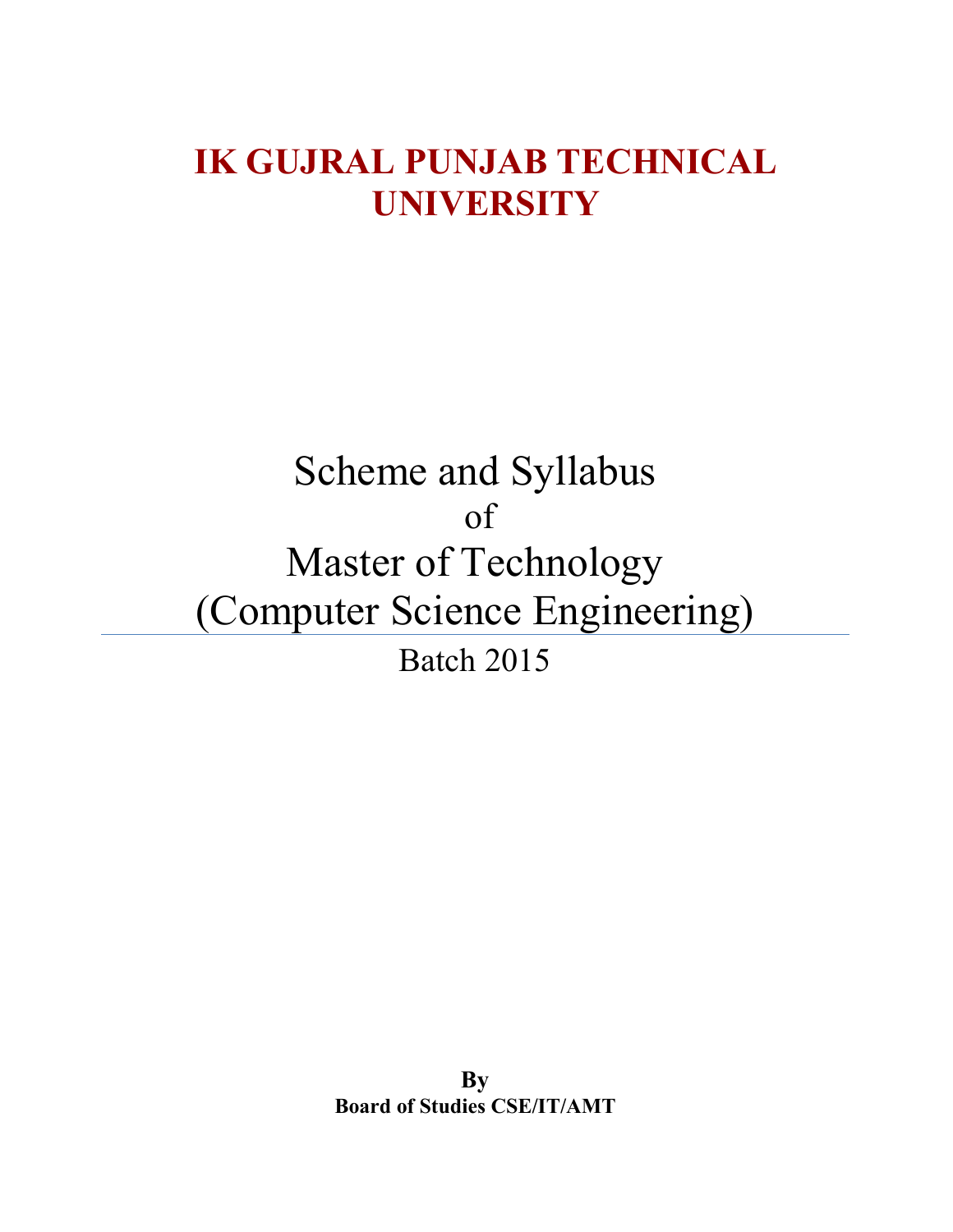| Semester-I      |                                       |   |   |              |                           |          |              |                |
|-----------------|---------------------------------------|---|---|--------------|---------------------------|----------|--------------|----------------|
| <b>Course</b>   | <b>Course Title</b>                   |   | Т | P            | <b>Marks Distribution</b> |          | <b>Total</b> | <b>Credits</b> |
| Code            |                                       |   |   |              | Internal                  | External | <b>Marks</b> |                |
| <b>MTCS-101</b> | <b>Advanced Software Engineering</b>  | 3 |   | $\theta$     | 50                        | 100      | 150          | $\overline{4}$ |
| <b>MTCS-102</b> | <b>Advanced Computer Architecture</b> | 3 |   | $\theta$     | 50                        | 100      | 150          | 4              |
| <b>MTCS-103</b> | <b>Information Security</b>           |   |   | $\theta$     | 50                        | 100      | 150          | $\overline{4}$ |
| <b>MTCS-104</b> | <b>Advanced Database Systems</b>      |   |   | $\theta$     | 50                        | 100      | 150          | 4              |
| <b>MTCS-105</b> | <b>Digital Image Processing</b>       | 3 |   | $\theta$     | 50                        | 100      | 150          | $\overline{4}$ |
| Total           |                                       |   | 5 | $\mathbf{0}$ | 250                       | 500      | 750          | 20             |

| Semester-II     |                                                                             |    |   |                |          |          |              |    |
|-----------------|-----------------------------------------------------------------------------|----|---|----------------|----------|----------|--------------|----|
| <b>Course</b>   | <b>Marks Distribution</b><br>P<br><b>Total</b><br><b>Course Title</b><br>л. |    |   | <b>Credits</b> |          |          |              |    |
| Code            |                                                                             |    |   |                | Internal | External | <b>Marks</b> |    |
| <b>MTRM-101</b> | Research Methodology                                                        |    |   | $\theta$       | 50       | 100      | 150          |    |
| <b>MTCS-201</b> | <b>Advanced Data Structures</b>                                             |    |   |                | 50       | 100      | 150          |    |
| <b>MTCS-202</b> | Soft Computing                                                              |    |   |                | 50       | 100      | 150          |    |
|                 | Elective-I                                                                  |    |   |                | 50       | 100      | 150          |    |
|                 | Elective-II                                                                 |    |   |                | 50       | 100      | 150          |    |
|                 | <b>Total</b>                                                                | 15 | 5 | $\mathbf{0}$   | 250      | 500      | 750          | 20 |

| Semester-III    |                     |                              |   |          |                           |          |              |                |
|-----------------|---------------------|------------------------------|---|----------|---------------------------|----------|--------------|----------------|
| <b>Course</b>   | <b>Course Title</b> | ы                            | т | P        | <b>Marks Distribution</b> |          | <b>Total</b> | <b>Credits</b> |
| Code            |                     |                              |   |          | Internal                  | External | <b>Marks</b> |                |
|                 | Elective-III        |                              |   | $\theta$ | 50                        | 100      | 150          | $\overline{4}$ |
|                 | Elective-IV         |                              |   | $\theta$ | 50                        | 100      | 150          |                |
| <b>MTCS-307</b> | Seminar             | $\qquad \qquad \blacksquare$ | - | 2        | 50                        | $\theta$ | 50           |                |
| <b>MTCS-308</b> | Project             | $\overline{\phantom{0}}$     | - | 8        | 100                       | 50       | 150          |                |
|                 |                     |                              |   |          |                           |          |              |                |
|                 | <b>Total</b>        | 6                            | ∍ | 10       | 250                       | 250      | 500          | 18             |

| Semester-IV                                                                    |              |   |                          |    |                           |          |                          |         |
|--------------------------------------------------------------------------------|--------------|---|--------------------------|----|---------------------------|----------|--------------------------|---------|
| Course                                                                         | Course Title | ш | m                        | D  | <b>Marks Distribution</b> |          | <b>Total</b>             | Credits |
| Code                                                                           |              |   |                          |    | Internal                  | External | <b>Marks</b>             |         |
| <b>MTCS-401</b>                                                                | Dissertation | - | $\overline{\phantom{a}}$ | 20 | $\overline{\phantom{0}}$  | -        | $\overline{\phantom{0}}$ | 20      |
| 20<br>20<br>Total<br>$\blacksquare$<br>-<br>-<br>-<br>$\overline{\phantom{a}}$ |              |   |                          |    |                           |          |                          |         |

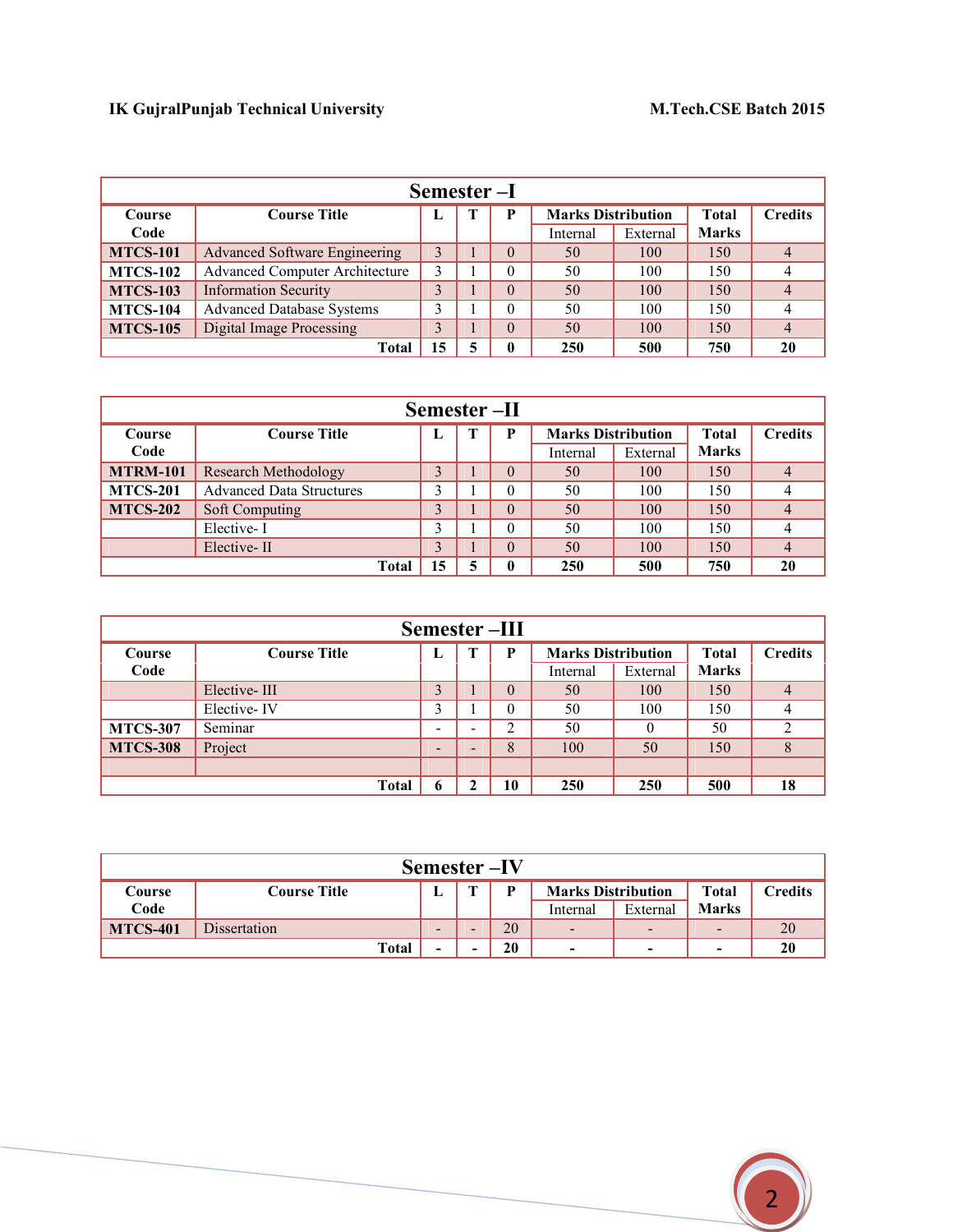| Elective   | <b>Subject</b>  |                                    |
|------------|-----------------|------------------------------------|
|            | <b>MTCS-203</b> | <b>Software Metrics</b>            |
| Elective 1 | <b>MTCS-204</b> | <b>Natural Language Processing</b> |
|            | <b>MTCS-205</b> | <b>Advanced Operating System</b>   |

| Elective    | <b>Subject</b>  |                                      |
|-------------|-----------------|--------------------------------------|
|             | <b>MTCS-206</b> | <b>Cloud Computing</b>               |
| Elective II | <b>MTCS-207</b> | Data Warehousing & Data Mining       |
|             | <b>MTCS-208</b> | <b>Service Oriented Architecture</b> |

| Elective     | <b>Subject</b>  |                                    |
|--------------|-----------------|------------------------------------|
|              | <b>MTCS-301</b> | <b>Component Based development</b> |
| Elective III | <b>MTCS-302</b> | Big data analysis                  |
|              | <b>MTCS-303</b> | <b>Optimization Techniques</b>     |

| Elective           | <b>Subject</b>  |                              |
|--------------------|-----------------|------------------------------|
|                    | <b>MTCS-304</b> | Agile software development   |
| <b>Elective IV</b> | <b>MTCS-305</b> | <b>Information Retrieval</b> |
|                    | <b>MTCS-306</b> | <b>Advanced AI</b>           |

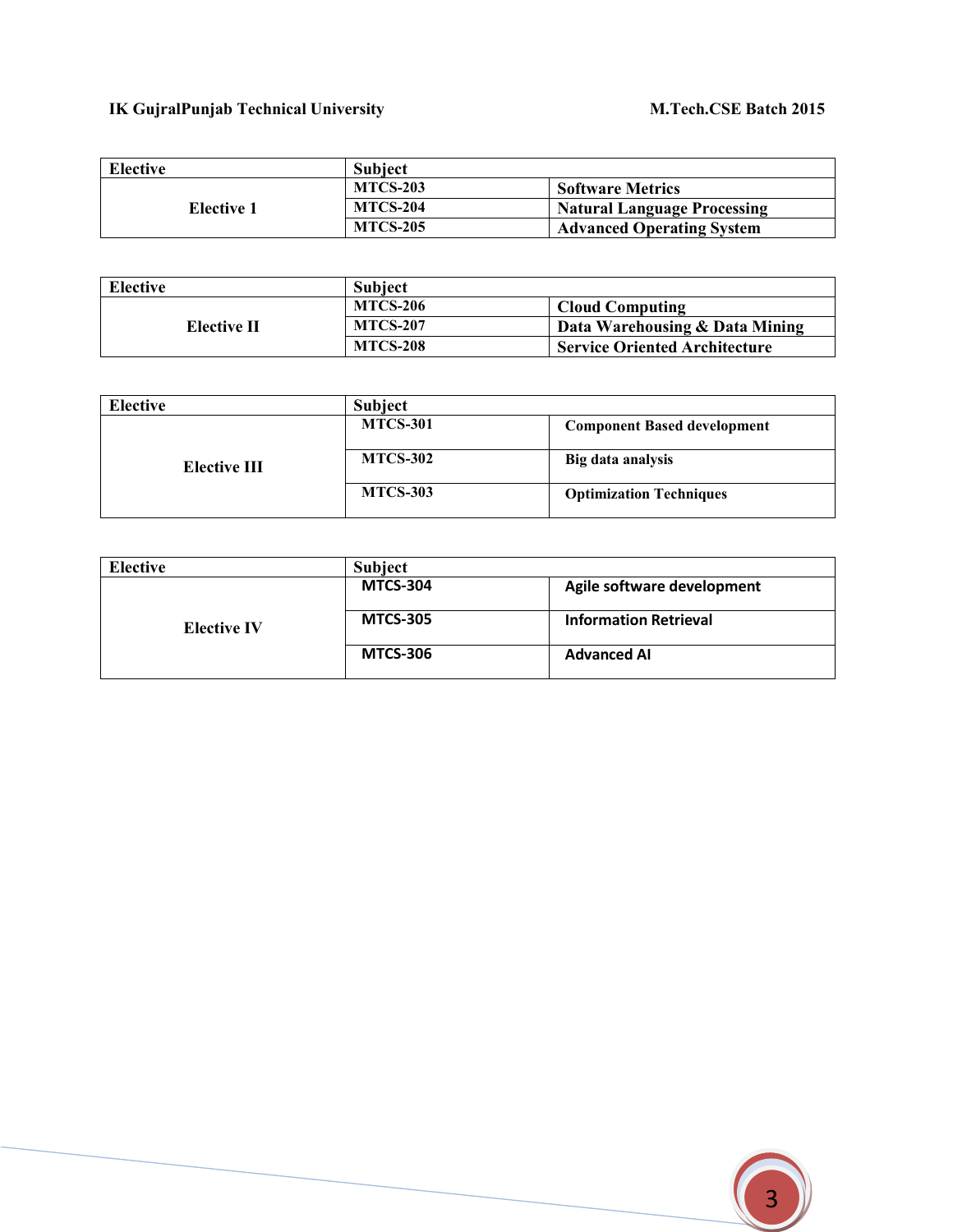# 1st Semester

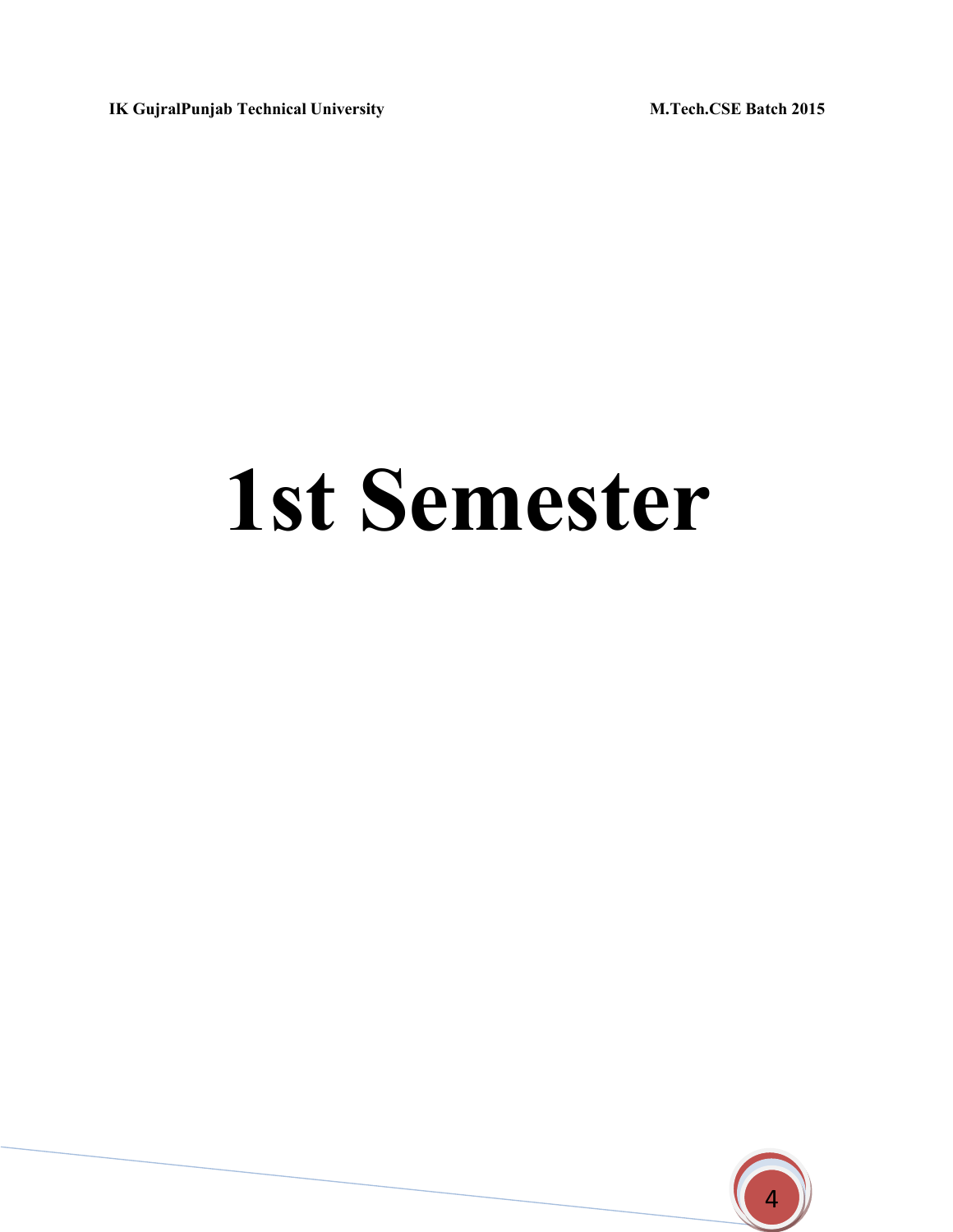#### MTCS-101 Advanced Software Engineering

Section- A

Software Project Management: Software Project Planning and its characteristics, Types of metrics, Effort Estimation- FP, LOC, FP vs. LOC, Schedule & Cost Estimation Models- Activity Networks-PERT/CPM, COCOMO-I, COCOMO-II, Risk Assessment- Probability Matrix, Risk Management. Agile Methodology- Scrum and XP.

Formal Methods: Basic concepts, mathematical preliminaries, Applying mathematical notions for formal specification, Formal specification languages, using  $Z$  to represent an example software component, the ten commandments Of formal methods, Formal methods- the road ahead.

#### Section- B

Component-Based Software Engineering: CBSE process, Domain engineering, Componentbased development, Classifying and retrieving components and economics of CBSE.

Client/Server Software Engineering: Structure of client/server systems, Software engineering for Client/Server systems, Analysis modeling issues, Design for Client/Server systems, Testing issues

#### Section- C

Web Engineering: Attributes Of web-based applications, the WebE process, a framework for WebE. Formulating, Analysing web-based systems, design and testing for web-based applications, Management issues.

Reengineering: Business process reengineering, Software reengineering, Reverse reengineering, Restructuring, Forward reengineering, economics of reengineering.

#### Section- D

Software Quality: CASE tools, metrics, Standards, Certification and Assessment. TQM, Bootstrap methodology, The SPICE project, ISO-IEC 15504, Six Sigma Concept for Software Quality.

Computer-Aided Software Engineering: Building Blocks for CASE, taxonomy Of CASE tools, integrated CASE environments, Integration architecture, and CASE repository

#### Recommended Books

1. Software Engineering a Practitioners Approach, Roger S. Pressman, McGraw-Hill 8thEdition, 2014

2. Formal Specification and Documentation testing - A Case Study Approach, J.Bowan , International Thomson Computer Press, 2003

3. Software Engineering for Embedded Systems: Methods, Practical and Applications, Robert Oshana, Mark Kraeling, Newnes Publisher, 2013

4. Software engineering an engineering approach, James S. Peters, WitoldPedrycz, Wiley India, 2011.

5. Software Engineering Principles and Practice, Hans Van Vliet, Yded, 2015

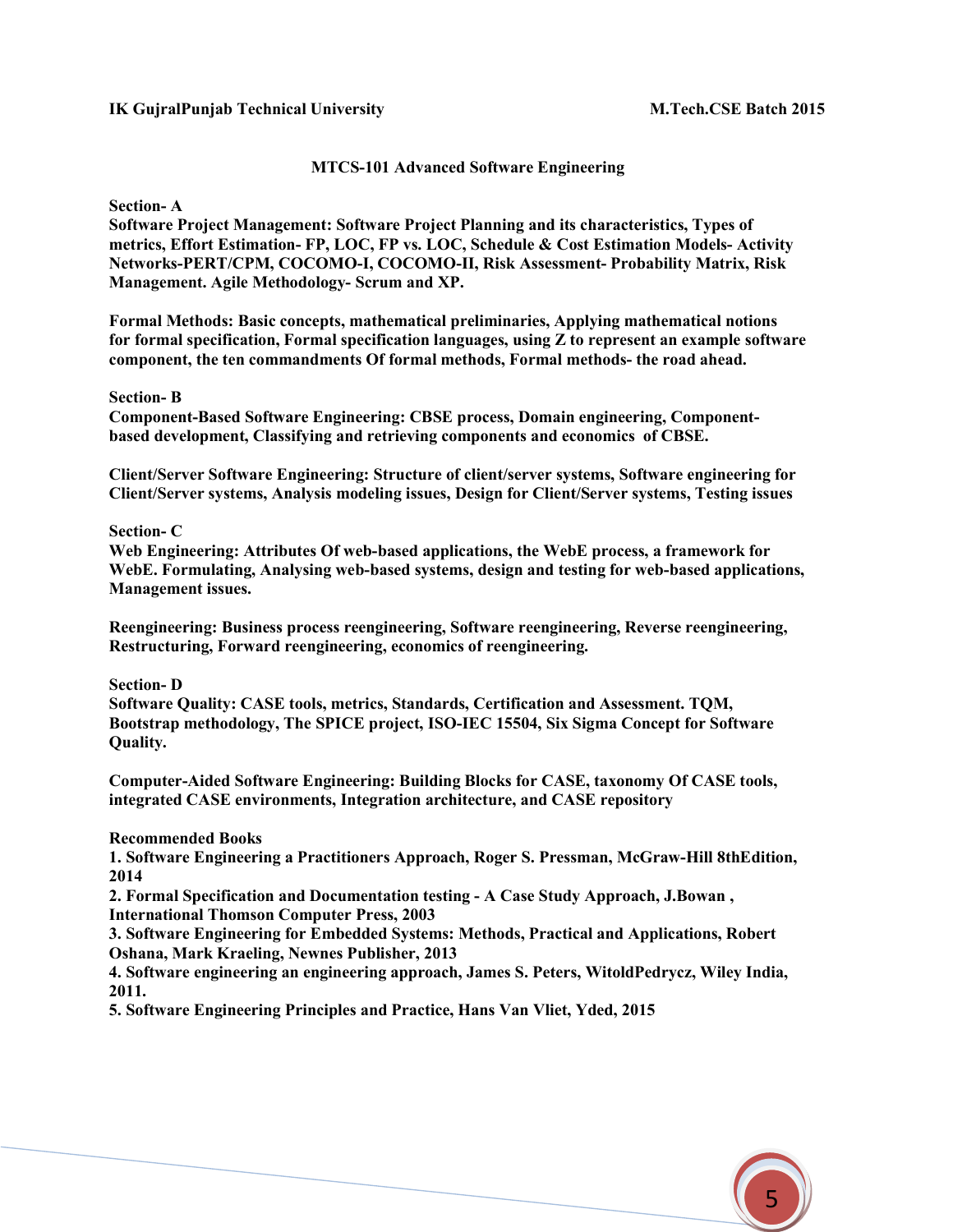#### MTCS-102 ADVANCED COMPUTER ARCHITECTURE

Section-A

Fundamentals of Processors: Instruction set architecture; single cycle processors, hardwired and micro-coded FSM processors; pipelined processors, multi-core processors; resolving structural, data, control and name hazards; analyzing processor performance.

Section-B

Fundamentals of Memories: memory technology; direct-mapped, associative cache; write- through and write-back caches; single-cycle, FSM, pipe-lined cache; Analyzing memory performance.

#### Section-C

Advanced Processors: Superscalar execution, out-of-order execution, register renaming, memory disambiguation, dynamic instruction scheduling, branch prediction, speculative execution; multithreaded, VLIW and SIMD processors.

#### Section-D

Advanced Memories: non-blocking cache memories; memory protection, translation and virtualization; memory synchronization, consistency and coherence.

#### Recommended Books:

- 1. Computer Architecture: A Quantitative Approach, by J.L Hennessy and D.A Patterson.
- 2. Digital Design and Computer Architecture, by D.M Harris and S.L Harris.

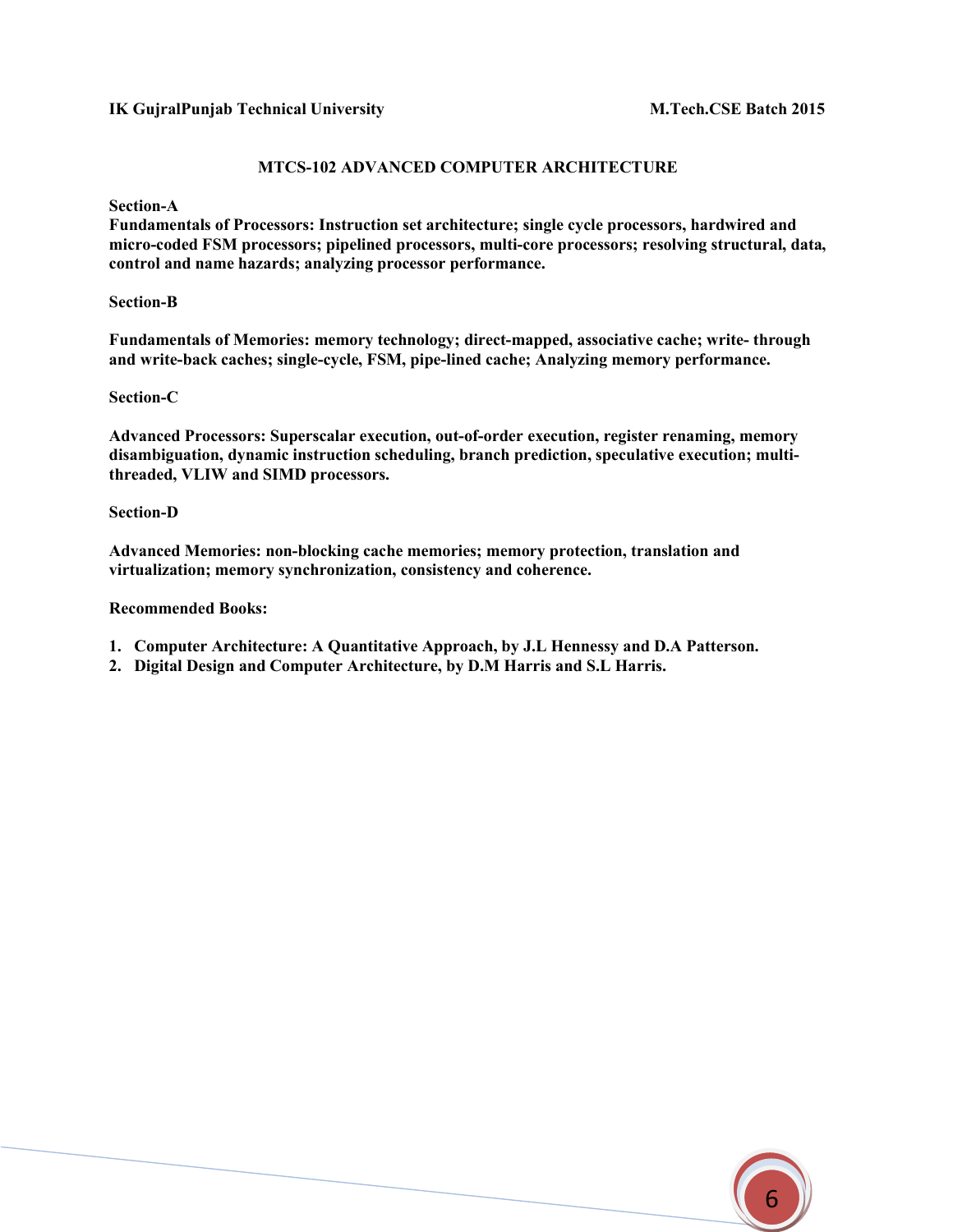#### MTCS-103 INFORMATION SECURITY

#### Section -A

Overview: Computer Security Concepts, Requirements, Architecture, Trends, Strategy, Edge/boundary Security: Firewalls, Intrusion Detection, Intrusion Prevention systems, Honeypots.

#### Section- B

User Authentication: Password, Password-based authentication, token basedauthentication, Biometric authentication, Remote User authentication. Access Control: Principles, Access Rights, Discretionary Access Control, Unix File Access Control, Role Based Access Control Internet Authentication Applications: Kerberos, X.509, PKI, Federated Identity Management.

#### Section-C

Cryptographic Tools: Confidentiality with symmetric encryption, Message Authentication & Hash Functions, Digital Signatures, Random and pseudorandom Numbers. Symmetric Encryption and Message Confidentiality: DES, AES, Stream Ciphers, Cipher Block Modes of Operation, Key Distribution.

Internet Security Protocols: SSL, TLS, IPSEC, S/ MIME.

#### Section- D

Database Security: The Need for Database Security, Database Management Systems, Relational Databases, Database Access Control, Inference, Statistical Databases, Database Encryption, Cloud Security

Malicious Software: Types of Malicious Software (Malware), Propagation–Infected Content– Viruses, Propagation–Vulnerability Exploit–Worms, Propagation–Social Engineering–SPAM Email, Trojans, Payload–System Corruption, Payload–Attack Agent–Zombie, Bots, Payload– Information Theft–Keyloggers, Phishing, Spyware, Payload–Stealthing–Backdoors, Rootkits

#### Suggested Readings

1. Computer Security: Principles and Practice, William Stalling & Lawrie Brown, 2008, Indian Edition 2010, Pearson

2. Chuck Easttom, "Computer Security Fundamentals" Pearson, 2011

3. M. Stamp, "Information Security: Principles and Practice," 2nd Edition, Wiley, ISBN: 0470626399, 2011.

4. M. E. Whitman and H. J. Mattord, "Principles of Information Security," 4th Edition, Course Technology, ISBN: 1111138214, 2011.

5. M. Bishop, "Computer Security: Art and Science," Addison Wesley, ISBN: 0-201-44099-7, 2002.

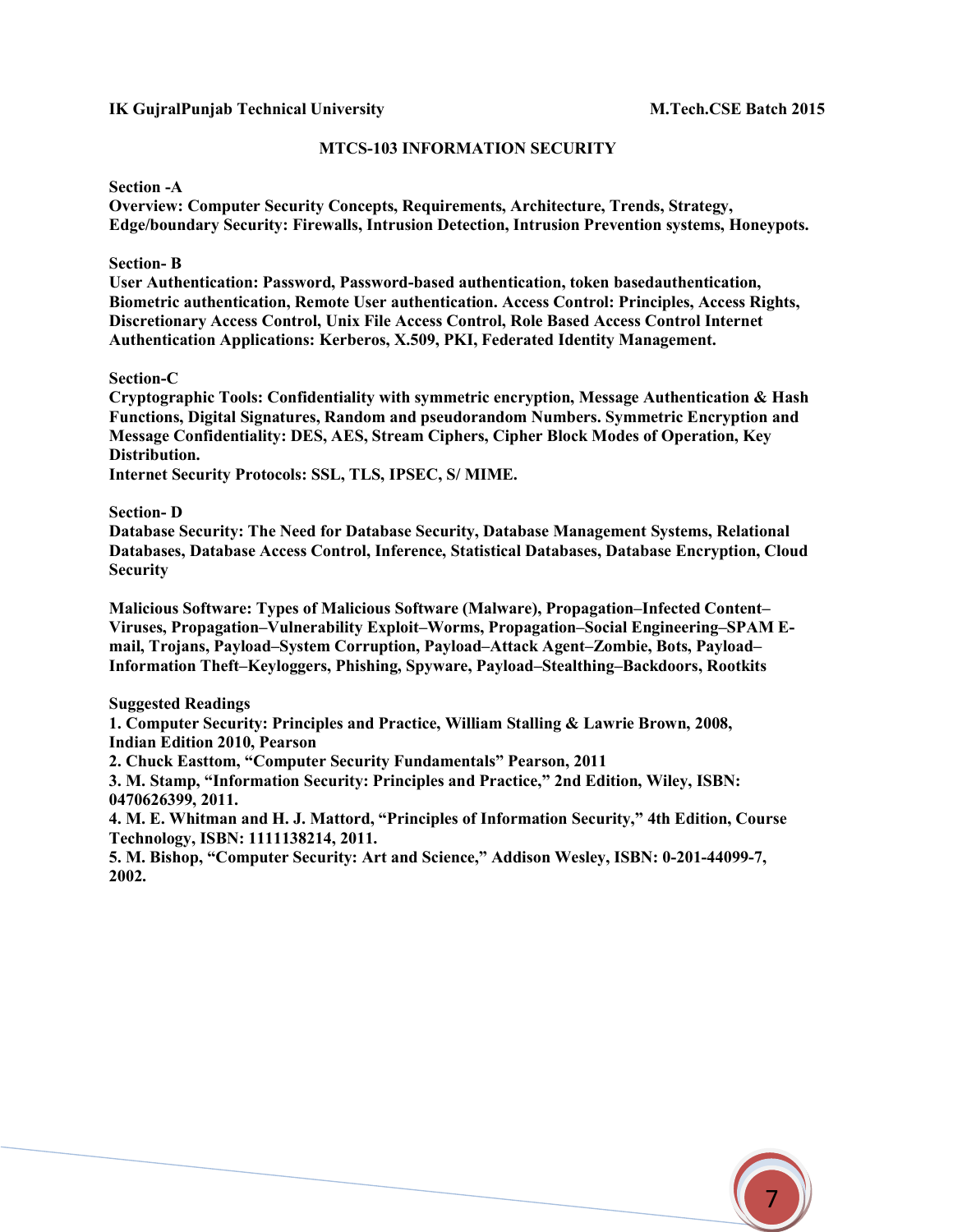#### MTCS-104 Advanced Database Systems

Section A

Data Base Analysis and Design Techniques: Review of basic Database Concepts, Database Design Methodologies. ER Modeling: Specialization, Generalization, Aggregation, Normalization Theory. Database Implementation using UML: Introduction to UML, Structure diagrams, behavioral diagrams, object oriented analysis, class diagram.

Advanced Transaction Processing and Concurrency Control:

Transaction Concepts, Concurrency Control: Locking Methods, Timestamping Methods, Optimistic Methods for Concurrency Control, Concurrency Control in Distributed Systems.

Section B

Query Compiler: Introduction, parsing, generating logical query plan from parse tree.

Query Processing: Physical-Query-plan Operators. Operations: selection, sorting, join, project, set.

Query Evaluation: Introduction, Approaches to QE, Transformation of relational expressions in Query optimization, heuristic optimization, cost estimation for various operations, transformation rule.

#### Section C

Distributed Database

Centralized DBMS and Distributed DBMS, functions and architecture of a DDBMS, Distributed Data Storage, Transparency issues in DDBMS, Query Processing DDBMS, Distributed transaction Management and Protocols, Distributed Concurrency Control and Deadlock Management.

Object Oriented Database

Limitations of RDBMS, Need of Complex Datatype, Data Definition, ODBMS Fundamentals, issues in OODBMS, Object-oriented database design.Comparison of ORDBMS and OODBMS.

Section D

Emerging Database Models, Technologies and Applications

Multimedia database-Emergence, difference from other data types, structure, deductive databases, GIS and spatial databases, Knowledge database, Information Visualization, Wireless Networks and databases, Personal database, Digital libraries, web databases, case studies.

References

1. Advanced database management system by RiniChkrabarti and ShibhadraDasgupta, Dreamtech.

2. Distributed Databases by Ozsu and Valduriez ,Pearson Education.

3. Fundamentals of Database Systems by RamezElmasri, ShamkantNavathe, Pearson Education

4. Database System Concepts by Abraham Silberschatz, Henry F. Korth, S. Sudarshan, Tata McGraw-Hill.

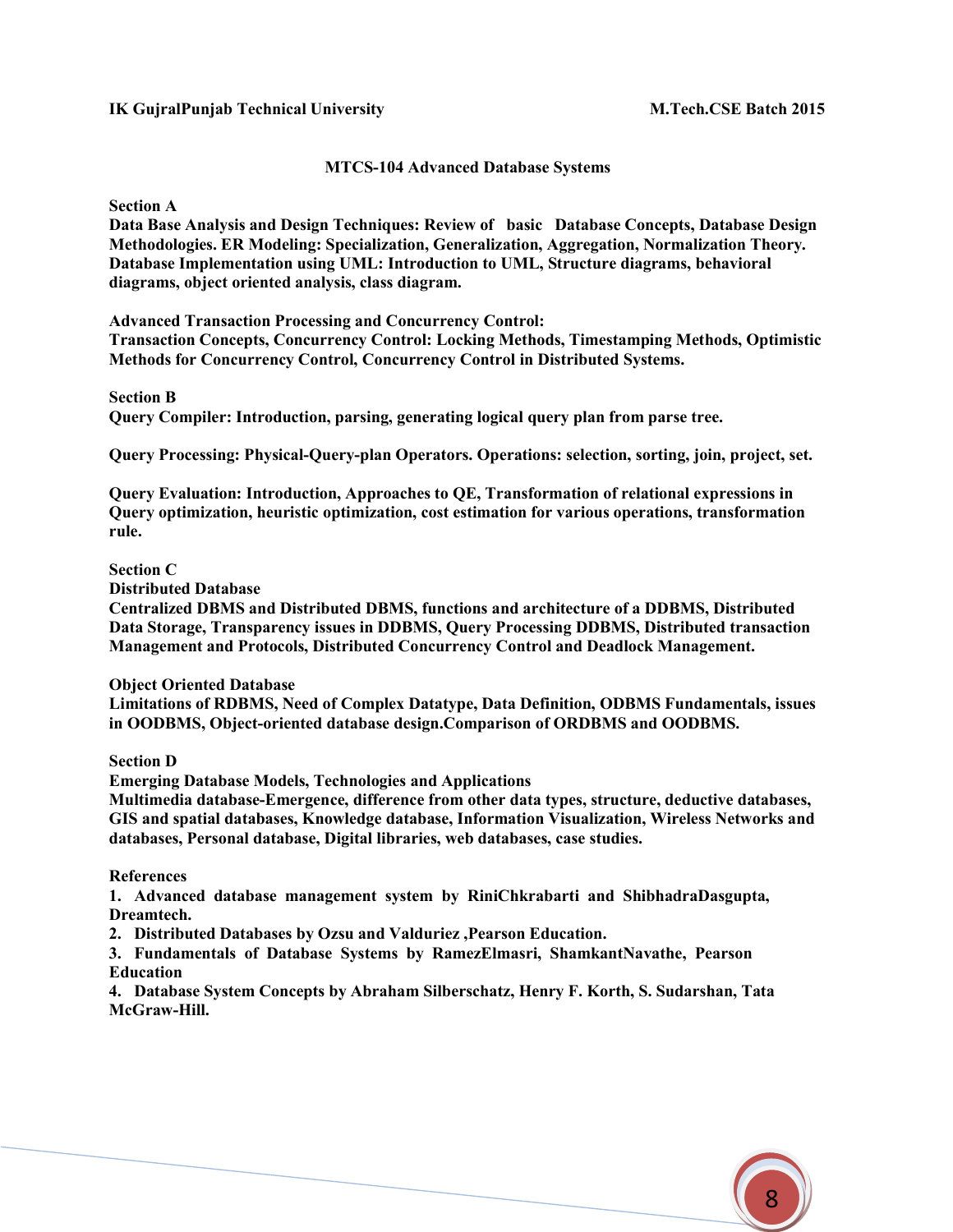#### MTCS-105 DIGITAL IMAGE PROCESSING

Section-A

Introduction: Digital Image Representation, Fundamental Steps in Image Processing, Elements of a Digital Image Processing System.

Digital Image Fundamentals: Elements of Visual Perception, A Simple Image Model, Sampling and Quantization, Some Basic Relationships between Pixels, Mathematical Preliminaries - 2D Linear Space Invariant Systems - 2D Convolution - Correlation 2D Random Sequence - 2D Spectrum.

#### Section-B

Image Transforms: Introduction to the Fourier Transform, The Discrete Fourier Transform, 2D Orthogonal and Unitary Transforms-Properties and Examples. 2D DFT- FFT – DCT - Hadamard Transform - Haar Transform - Slant Transform - KL Transform -Properties and Examples.

Image Enhancement : Spatial Domain Methods, Frequency Domain Methods, Some Simple Intensity Transformations, Histogram Processing, Image Subtraction, Image Averaging, Background, Smoothing Filters, Sharpening Filters, Lowpass Filtering, Highpass Filtering, Generation of Spatial Masks from Frequency Domain Specifications.

#### Section-C

Image Restoration: Degradations Model - Definitions, Degradation Model for Continuous Functions, Diagonalization of Circulant and Block-Circulant Matrices, Effects of Diagonalization on the Degradation Model, Algebraic Approach to Restoration, Unconstrained Restoration, Constrained Restoration, Inverse Filtering – Formulation, Removal of Blur Caused by Uniform Linear Motion, Restoration in the Spatial Domain, Geometric Transformation.

Image Compression: Fundamentals – Coding Redundancy, Interpixel Redundancy, Psychovisual Redundancy, Fidelity Criteria. Image Compression Models,Loss Less- Variable-Length, Huffman, Arithmetic Coding - Bit-Plane Coding, Loss Less Predictive Coding, Lossy Transform (DCT) Based Coding, JPEG Standard - Sub Band Coding.

Section-D

Image Segmentation: Edge Detection - Line Detection - Curve Detection - Edge Linking And Boundary Extraction, Boundary Representation, Region Representation And Segmentation, Morphology-Dilation, Erosion, Opening And Closing. Hit And Miss Algorithms Feature Analysis

Color and multispectral Image processing: Color Image-Processing Fundamentals, RGB Models, HSI Models, Relationship Between Different Models.Multispectral Image Analysis – Color Image Processing Three Dimensional Image Processing-Computerized Axial Tomography-Stereometry-Stereoscopic Image Display-Shaded Surface Display.

#### Text Book:

1. Rafael. C. Gonzalez & Richard E.Woods.- Digital Image Processing, 2/e Pearson Education, New Delhi - 2006

Reference Books:

1. W.K.Pratt.-Digital Image Processing ,3/e Edn., John Wiley & sons, Inc. 2006

2.M. Sonka et.al Image Processing, Analysis and Machine Vision, 2/e, Thomson, Learning, India Edition, 2007.

3. Digital Image Processing, Kenneth R Castleman, Pearson Education, 1995.

4. Digital Image Processing, S. Jayaraman, S. Esakkirajan, T. Veerakumar, McGraw Hill Education, 2009.

5. Fundamentals of Digital image Processing, Anil Jain.K, Prentice Hall of India, 1989.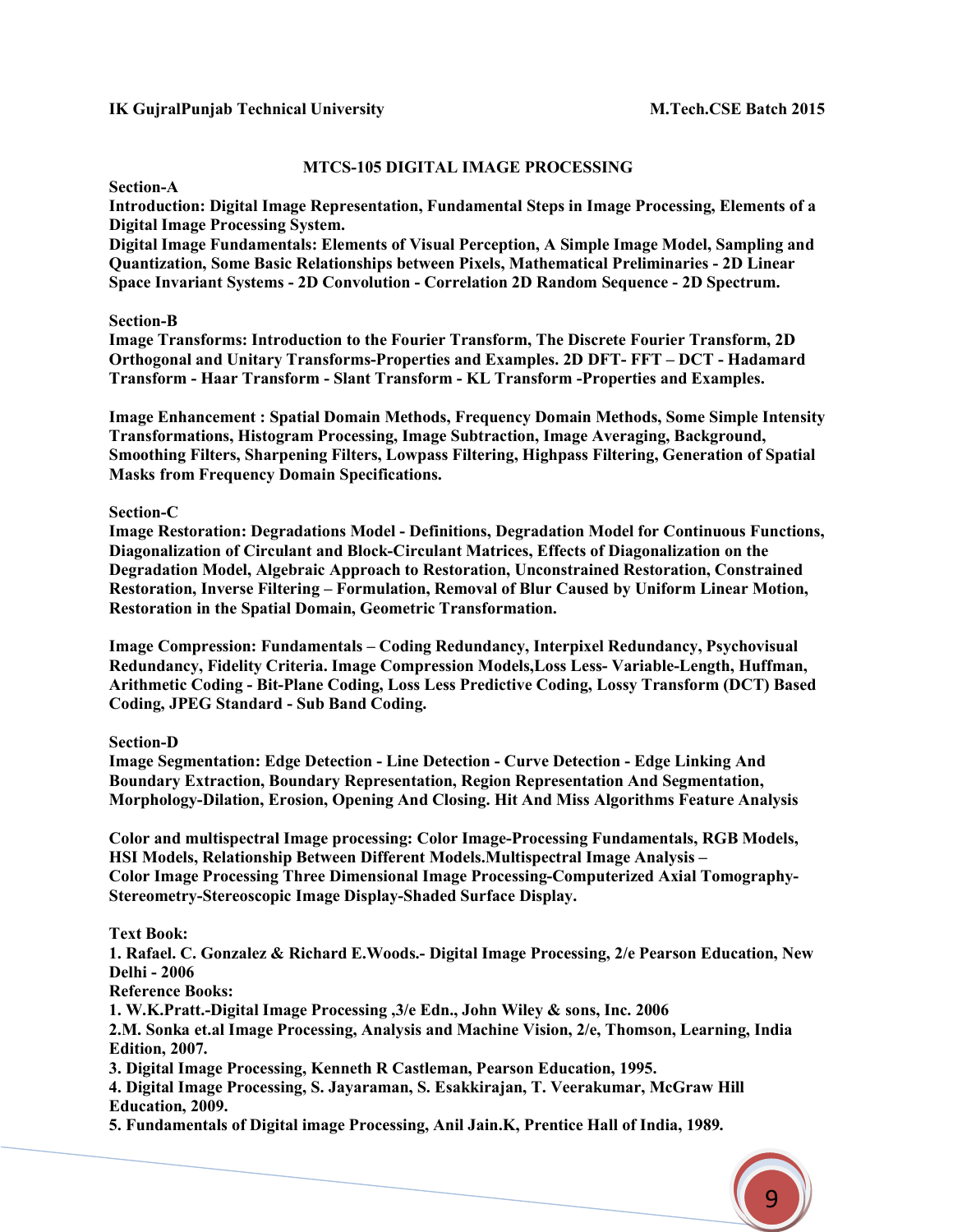# 2nd Semester

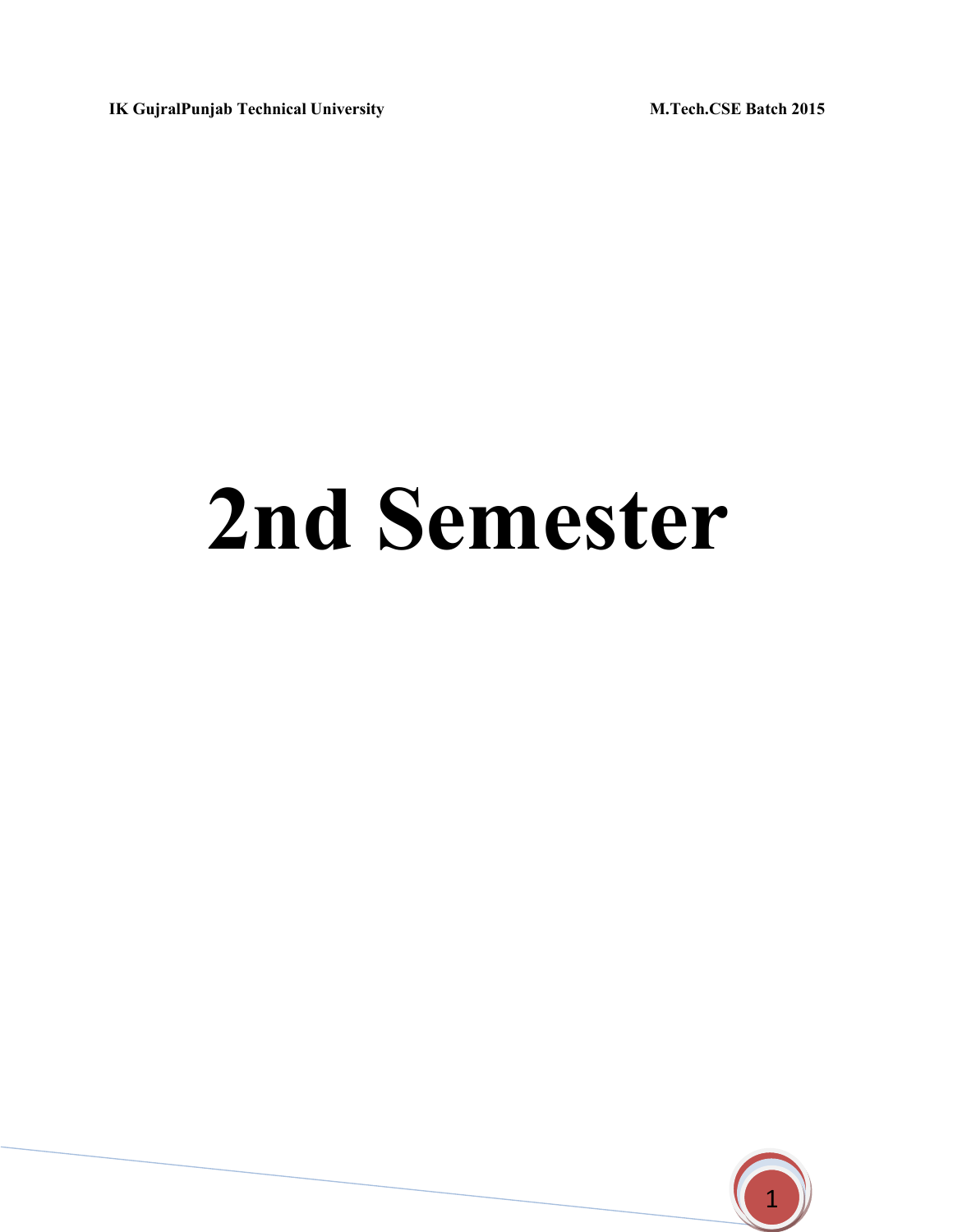#### MTRM-101 Research Methodology

#### METHODS OF RESEARCH:

Nature and Objectives of research; historic al, descriptive and experimental. Study and formulation of research problem. Scope of research and formulation of hypotheses; Feasibility, preparation and presentation of research proposal.

#### INTRODUCTION TO STATISTICAL ANALYSIS:

Measures of central tendency and dispersion: mean, median, mode, range, mean deviation and standard deviation. Regression and correlation analysis. Probability and probability distributions; Binomial, Poisson, Geometric, Negative binomial, Uniform, Exponential, Normal and Log-normal distribution. Basic ideas of testing of hypotheses; Tests of significance based on normal, t and Chisquare distributions. Analysis of variance technique.

#### DESIGN OF EXPERIMENTS:

Basic principles, study of completely randomized and randomized block designs. Edition and tabulation of results, presentation of results using figures, tables and text, quoting of references and preparing bibliography. Use of common softwares like SPSS, Mini Tab and/or Mat Lab. For statistical analysis.

#### BOOKS RECOMMENDED:

1. G. C. Ramamurthy, Research Methodology, Dreamtech Press,

2. Borth Way ne C., The Craft of Research , Chicago Guides to Writing Edition and Publishing.

- 3. Johnson R.A., Probability and Statistics , PHI, New Delhi.
- 4. Meyer P.L., Introduction to Probability and Statistical, Applications , Oxford, IBH.

5. Hogg, R.V. and Craig A.T., Introduction to Mathematical Statistics , MacMillan.

6. Goon, A.M., Gupta, M.K. and Dasgupta, Fundamentals of Statistics , Vol. I: World Press.

7. Gupta, S.C. and Kapoor V.K., Fundamentals of Mathematical Statistics , Sultan Chand and Sons.

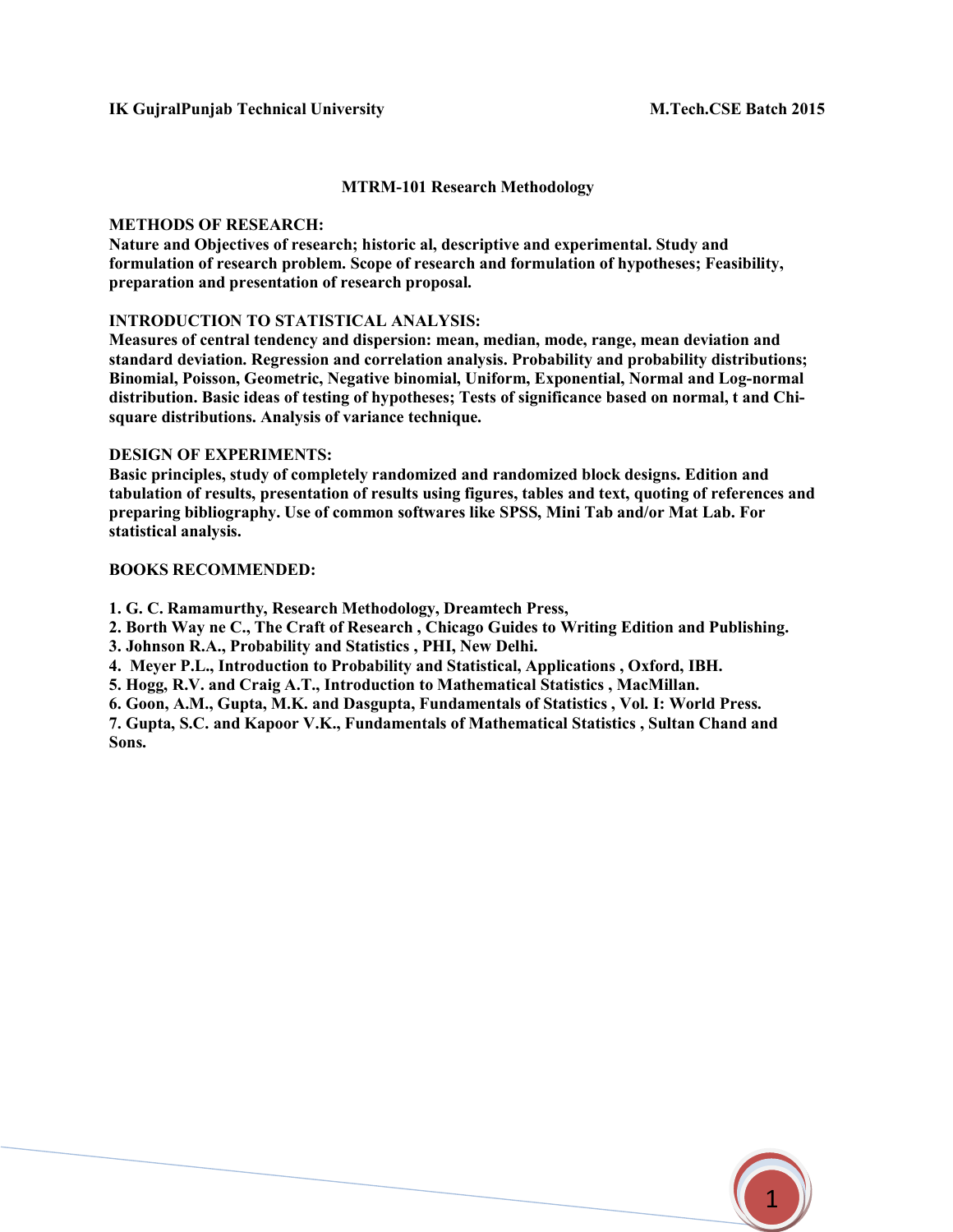1

#### MTCS-201 ADVANCED DATA STRUCTURE

Algorithms Complexity and Analysis: Probabilistic Analysis, Amortized Analysis, Competitive Analysis,Internal and External Sorting algorithms: Quick Sort, Heap Sort, Merge Sort, Counting Sort, Bin Sort, Multi-way merge sort, Polyphase sorting, Search: Hashing.

Advanced Data Structures: AVL Trees, Red-Black Trees, Splay Trees, B-trees, Fibonacci heaps, DataStructures for Disjoint Sets, Augmented Data Structures.

Graphs & Algorithms: Representation, Type of Graphs, Paths and Circuits: Euler Graphs, HamiltonianPaths & Circuits; Cut-sets, Connectivity and Separability, Planar Graphs, Isomorphism, Graph Coloring, Covering and Partitioning, , Depth- and breadth-first traversals, Minimum Spanning Tree: Prim's and Kruskal's algorithms, Shortest-path Algorithms: Dijkstra's and Floyd's algorithm, Topological sort, Max flow: Ford-Fulkerson algorithm, max flow – min cut.

String Matching Algorithms: Suffix arrays, Suffix trees, Rabin-Karp, Knuth-Morris-Pratt, Boyer-Moore algorithm.

Approximation algorithms: Need of approximation algorithms: Introduction to P, NP, NP-Hard and NP-Complete; Deterministic, non-Deterministic Polynomial time algorithms; Knapsack, TSP, Set Cover, Open Problems.

Randomized Algorithms: Introduction, Type of Randomized Algorithms, Quick Sort, Min- Cut, 2- SAT; Game Theoretic Techniques, Random Walks.

Recommended Books:

- 1. Thomas Coremen, "Introduction to Algorithms", Third edition, Prentice Hall of India (2009).
- 2. Kleinberg J., Tardos E., "Algorithm Design", 1st Edition, Pearson, 2012.
- 3. Motwani R., Raghavan P., "Randomized Algorithms", Cambridge University Press, 1995.
- 4. Vazirani, Vijay V., "Approximation Algorithms", Springer, 2001.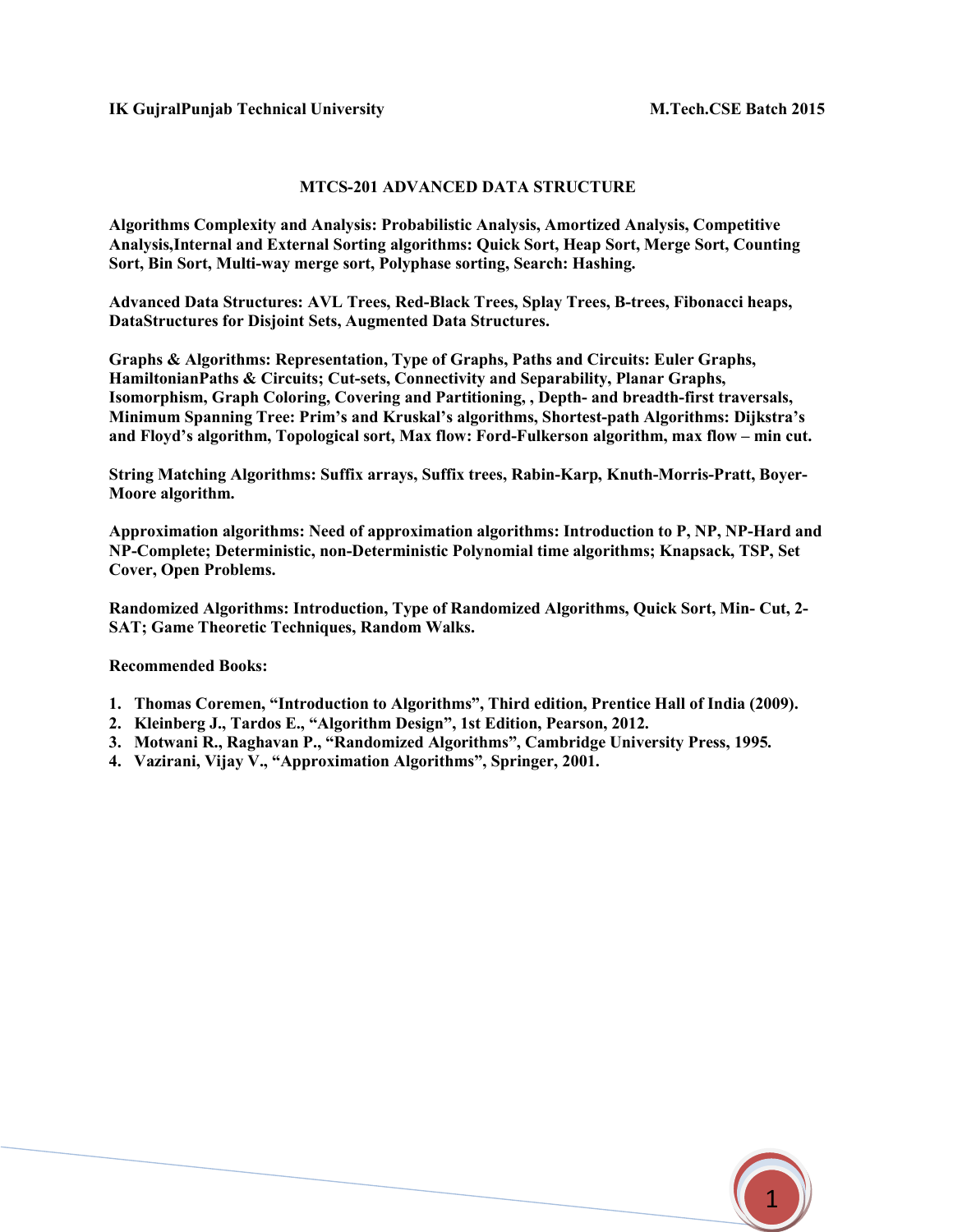#### MTCS-202 Soft Computing

Soft Computing: An introduction. Artificial Neural Network: An introduction, Supervised Learning Network: Perceptron Networks, Adaptive Linear Neuron, Multiple Adaptive Linear Neuron, Back Propagation Network and other networks, Associative memory networks, Unsupervised Learning Networks.

Fuzzy Logic: Introduction to Fuzzy logic, Classical Sets and Fuzzy Sets, Classical Relations and Fuzzy Relations, Membership functions, Defuzzification, Fuzzy Arithmetic and Fuzzy measures, Fuzzy Rule base and approximate reasoning, Fuzzy decision making

Genetic Algorithm: An introduction, Traditional Optimization and Search Techniques, GA and Search Space, General GA, Operators in GA, Stopping Condition and GA flow, Constraints in GA, Classification of GA, Genetic Programming.

Hybrid Soft Computing Techniques: An Introduction, Neuro-Fuzzy Hybrid Systems, Genetic Neuro-Hybrid systems, Genetic fuzzy Hybrid and fuzzy genetic hybrid systems,

References:

1. Principals of Soft Computing by Sivanandam and S. N. Deepa, Wiley Publication. 2. NEURAL NETWORKS, FUZZY LOGIC AND GENETIC ALGORITHM: SYNTHESIS AND APPLICATIONS By S. RAJASEKARAN, G. A. VIJAYALAKSHMI, PHI. 3. Introduction to Soft Computing By Samir Roy and Udit Chakraborty, Pearson.

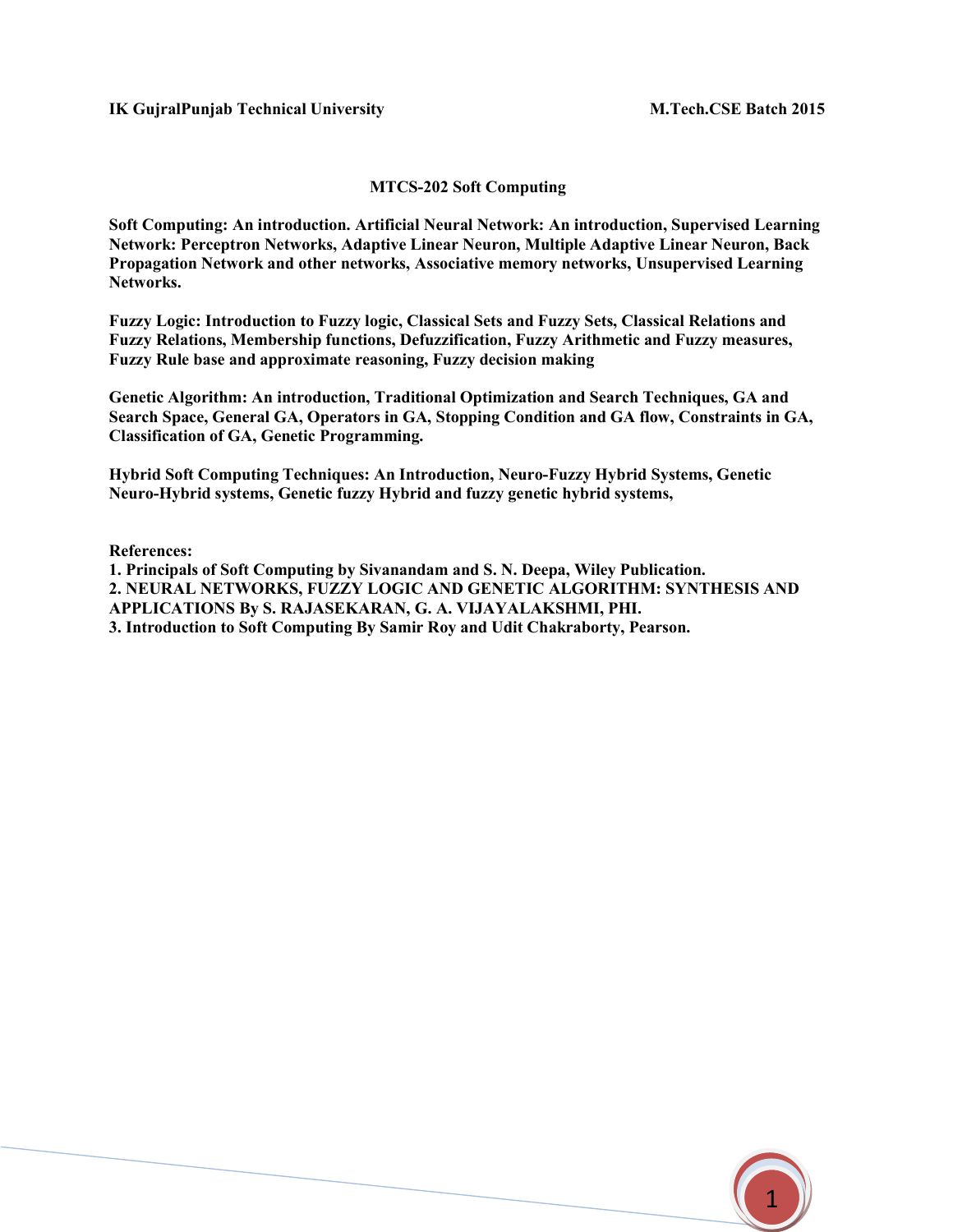#### MTCS-203 Software metrics

Basics of measurement: Measurement in everyday life, measurement in software engineering, scope of software metrics, representational theory of measurement, measurement and models, measurement scales, meaningfulness in measurement, goal-based framework for software measurement, classifying software measures, determining what to measure, software measurement validation, empirical investigation, types of investigation, planning and conducting investigations.

Software-metrics data collection and analysis: What is good data, how to define the data, how to collect the data, how to store and extract data, analyzing software-measurement data, frequency distributions, various statistical techniques.

Measuring internal product attributes: Measuring size, aspects of software size, length, functionality and complexity, measuring structure, types of structural measures, control-flow structure, modularity and information flow attributes, data structures.

Measuring external product attributes: Modeling software quality, measuring aspects of software quality, software reliability, basics of software reliability, software reliability problem, parametric reliability growth models, predictive accuracy, recalibration of software-reliability growth predictions, importance of operational environment, wider aspects of software reliability.

Metrics for object-oriented systems: Intent and characteristics of object-oriented metrics, various object-oriented metric suites LK suite, CK suite and MOOD metrics.

Dynamic Metrics: Runtime Software Metrics, Extent of Class Usage, Dynamic Coupling, Dynamic Cohesion, and Data Structure Metrics.

Metrics for component-based systems: The intent of component-based metrics, distinguishing characteristics of component-based metrics, various component-based metrics.

Resource measurement: Measuring productivity, teams, tools, and methods.

#### **REFERENCES**

1. Norman E-Fentor and Share Lawrence Pflieger." Software Metrics". International Thomson Computer Press, 1997.

2. Norman Fenton and James Bieman, "software metrics: a rigorous and practical approach, 3rded, CRC Press

3. Stephen H.Kan,"Metric and Models in software Quality Engineering", Addison QWesley 1995. 4. C. Ravindranath Pandian, software metrics: A guide to planning, analysis and application, CRC Press, 2003

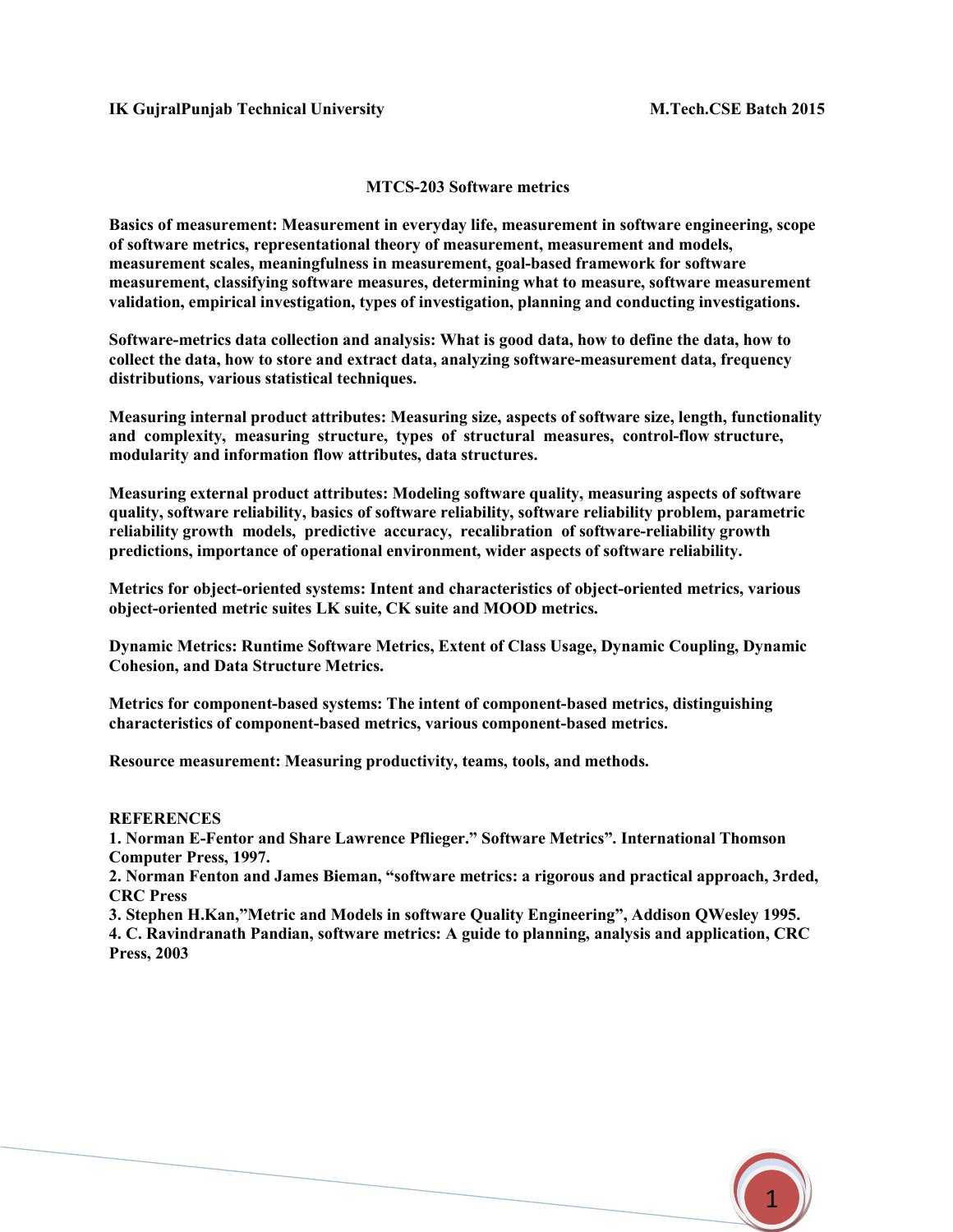#### MTCS-204 NATURAL LANGUAGE PROCESSING

Introduction: Natural Language Processing (NLP), Challenges of NLP, NLP Applications, Processing of Indian Languages.

Words and Word Forms: Morphology fundamentals; Morphological Diversity of Indian Languages; Morphology Paradigms; Finite State Machine Based Morphology; Automatic Morphology Learning; Shallow Parsing; Named Entities; Maximum Entropy Models; Random Fields, Scope Ambiguity and Attachment Ambiguity resolution.

Structures : Theories of Parsing, Parsing Algorithms; Robust and Scalable Parsing on Noisy Text as in Web documents; Hybrid of Rule Based and Probabilistic Parsing; Scope Ambiguity and Attachment Ambiguity resolution.

Machine Translation: Need of MT, Problems of Machine Translation, MT Approaches, Direct Machine Translations, Rule-Based Machine Translation, Knowledge Based MT System, Statistical Machine Translation, UNL Based Machine Translation, Translation involving Indian Languages.

Meaning: Lexical Knowledge Networks, WorldNet Theory; Indian Language Word Nets and Multilingual Dictionaries; Semantic Roles; Word Sense Disambiguation; WSD and Multilinguality; Metaphors.

Speech Recognition: Signal processing and analysis method, Articulation and acoustics, Phonology and phonetic transcription, Word Boundary Detection; Argmax based computations; HMM and Speech Recognition.

Recommended Books:

1. Allen J., Natural Language understanding, Benjamin/Cunnings, (1987).

2. Siddiqui and Tiwary U.S., Natural Language Processing and Information Retrieval, Oxford University Press (2008).

3. Jensen K., Heidorn G.E., Richardson S.D., Natural Language Processing: The PLNLP Approach, Springer (2013).

4. Roach P., Phonetics, Oxford University Press (2012).

5. Jurafsky, Dab and Martin, James, Speechand Language Processing, Second Edition, Prentice Hall, 2008.

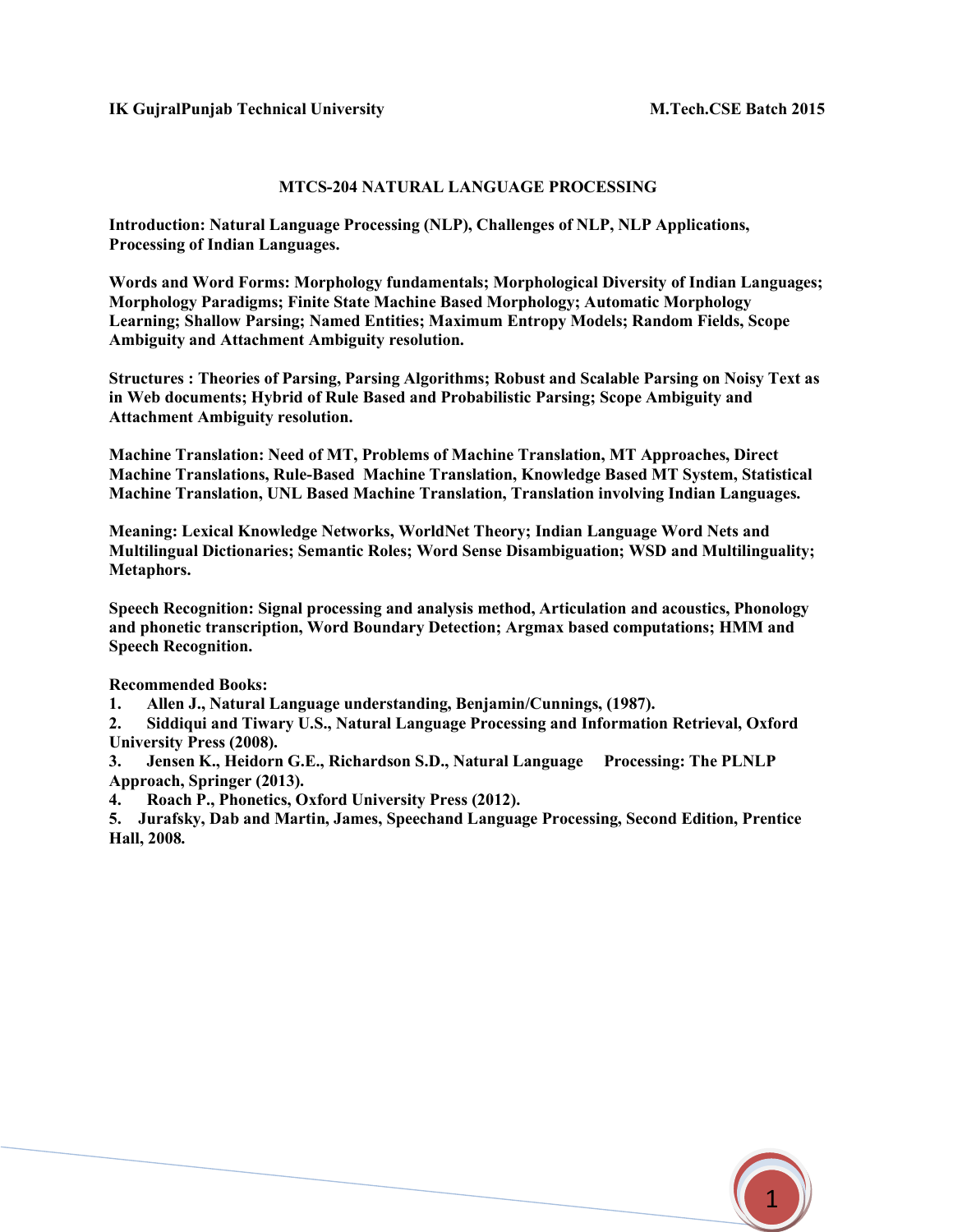#### MTCS-205 ADVANCED OPERATING SYSTEM

Distributed operating system: Architectures, Issues in Distributed operating systems, Limitations of Distributed Systems, Lamport's logical clock, Global states, Chandy-Lampert's global state recording algorithm,Basic concepts of Distributed Mutual Exclusion ,Lamport's Algorithm, Ricart-Agrawala Algorithm; Basic concepts of Distributed deadlock detection, Distributed File system, Architecture, Design issues, SUN Network File system Basic concepts of Distributed shared memory, Basic concepts of Distributed Scheduling, Load balancing, Load sharing.

Distributed Resource Management: Distributed File systems, Architecture, Mechanisms, Design Issues, Distributed Shared Memory, Architecture, Algorithm, Protocols - Design Issues. Distributed Scheduling, Issues, Components, Algorithms.

Distributed OS Implementation: Models, Naming, Process migration, Remote Procedure Calls.

Failure Recovery and Fault Tolerance: Basic Concepts-Classification of Failures, Basic Approaches to Recovery; Recovery in Concurrent System; Synchronous and Asynchronous Checkpointing and Recovery; Check pointing in Distributed Database Systems; Fault Tolerance; Issues - Two-phase and Nonblocking Commit Protocols; Voting Protocols; Dynamic Voting Protocols

Multiprocessor System: Definition, Classification, Multiprocessor Interconnections, Types, Multiprocessor OS functions & requirements; Design & Implementation Issue; Introduction to parallel programming; Multiprocessor Synchronization.

Real Time Operating systems: Fundamentals of real time operating systems, real time multitasking, embedded application, preemptive task scheduling, inter-task communication and synchronization.

Analytic Modeling: Introductions, Queuing Theory, Markov Process.

#### BOOKS RECOMMENDED

- 1. OperatingSystemsConcepts &design-MilanMilenkovic,TMH
- 2. OperatingSystem- H.M. Deitel,Pearsons.
- 3. AdvancedConcepts inoperatingSystems-MukeshSinghal andNiranjanG.Shivaratri,TMH

4. Mukesh Singhal and N. G. Shivaratri, "Advanced Concepts in Operating Systems", McGraw- Hill, 2000

5. Abraham Silberschatz, Peter B. Galvin, G. Gagne, "Operating System Concepts", Sixth Addison n Wesley

Publishing Co., 2003.

6. Andrew S. Tanenbaum, "Modern Operating Systems", Second Edition, Addison Wesley, 2001.

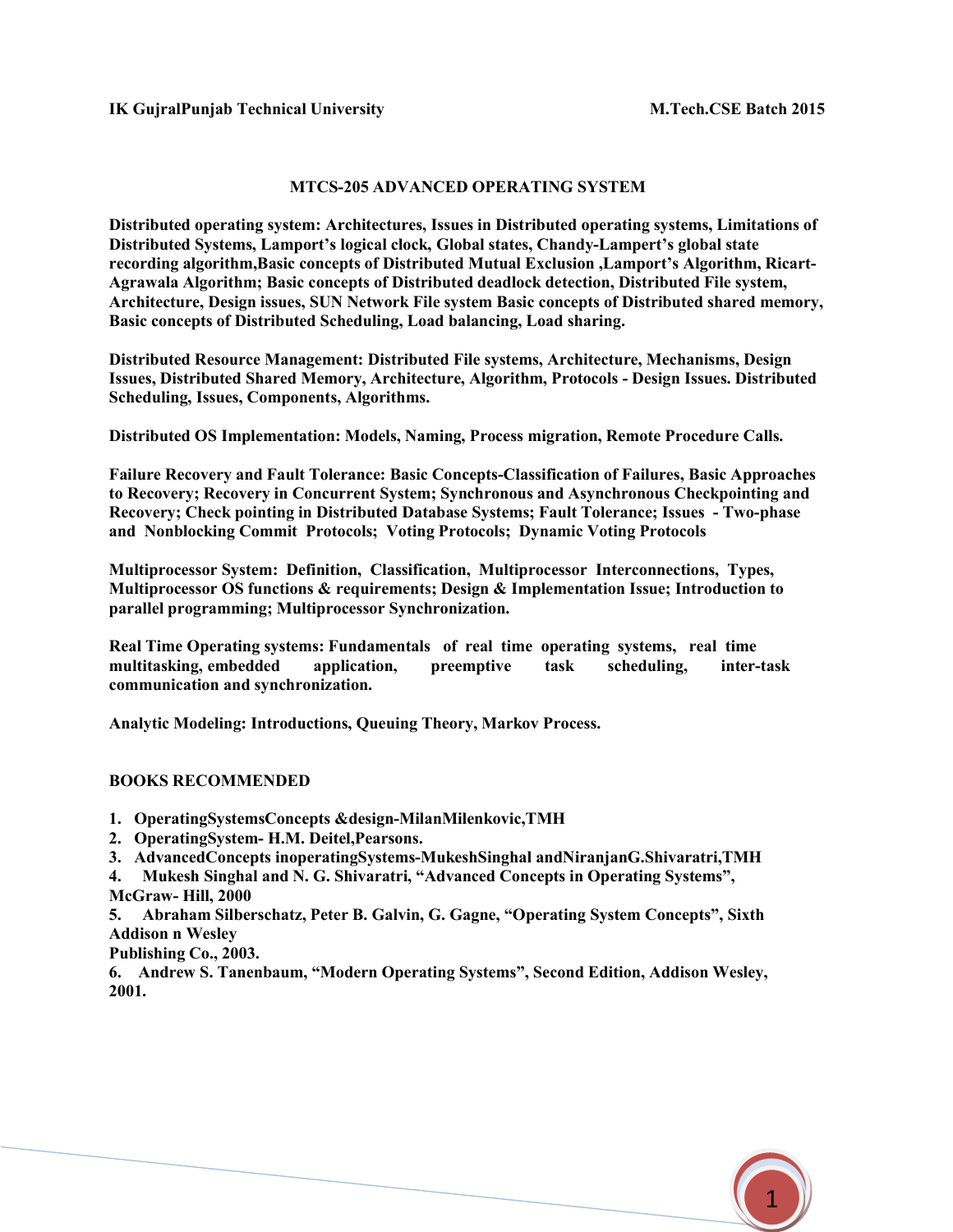#### MTCS-206 CLOUD COMPUTING

Introduction: Cloud Computing definition, Cloud Types- Private, Public and Hybrid cloud. Cloud Services: Software as a Service (SaaS)- Understanding the Multitenant Nature of SaaS Solutions, Understanding SOA. Platform as a Service (PaaS)-IT Evolution Leading to the Cloud, Pros and Cons of PaaS Solutions. Infrastructure as a Service (IaaS)- Understanding IaaS, Improving Performance through Load Balancing, System and Storage Redundancy, Utilizing Cloud-Based NAS Devices, Advantages, Server Types. Benefits and challenges of cloud computing.

Virtualization: Definition, Type of Virtualization, Benefits, Limitations, Virtualization and Cloud, Virtual Appliance.

Cloud based Data Storage: Introduction to MapReduce orimplified data processing on Large clusters, Design of data applications based on MapReduce in Apache Hadoop, Task Partitioning, Data partitioning, Data Synchronization, Distributed Filesystem, Data Replication

Cloud Services: Introduction, Contrast traditional software development and development for the cloud. Technologies and the processes required when deploying web services; deploying a web service from inside and outside a cloud architecture, advantages and disadvantages, Public vs Private cloud apps.

Management of Cloud Services: Reliability, availability and security of services deployed from the cloud. Performance and scalability of services, tools and technologies used to manage cloud services deployment; Cloud Economics-Cloud Computing infrastructures available for implementing cloud based services. Economics of choosing a Cloud platform for an organizationapplication requirements, economic constraints and business needs (e.g Amazon, Microsoft and Google,Salesforce.com, Ubuntu and Red hat)

Open Source Cloud Computing and Testing: OpenStack, OpenNebula-underlying technologies, Cloud Monitoring-Ganglia; Physical and virtual machine memory, CPU management and abstraction techniques using a hypervisor. Software Testing in the Cloud - SMART-T- Migrating Testing to the Cloud, Hadoop Unit- Test Execution in the Cloud.

Advance Topics: Mobile Cloud Computing, Big-Data and Internet of Things (IoT): Definition of Big-Data, Structured and Unstructured Data, V's of Big-Data, Hadoop, Definition of IoT, Characteristics of IoT, Combining Big-Data, IoT and Cloud Computing.

Text Books and References:

1. Cloud Computing : A Practical Approach by Anthony T. Velte Toby J. Velte, Robert Elsenpeter, 2010 by The McGraw-Hill.

2. Cloud Computing: SaaS, PaaS, IaaS, Virtualization and more. by Dr. Kris Jamsa.

3. Enterprise Cloud Computing Technology Architecture Applications by Gautam Shroff, Cambridge University Press; 1 edition, 2010.

4. Cloud Computing Strategies by Dimitris N. Chorafas, CRC Press; 1 edition,2010.

5. OpenStack Cloud computing Cookbook, Second Edition,by Kevin Jackson, Cody Bunch, Packt Publishing, 2013.

6. Software Testing in the Cloud Migration and Execution by Scott Tilley, Tauhida Parveen Springer, 2012.

7. OpenNebula 3 Cloud Computing by Giovanni Toraldo, , Packt Publishing, 2012.

8. Big Data for Dummies by Alan Nugent, Fern Halper, Judith Hurwitz and Marcia Kaufman, Wiley India, ISBN-13: 978-8-12-654328-1, April, 2013.

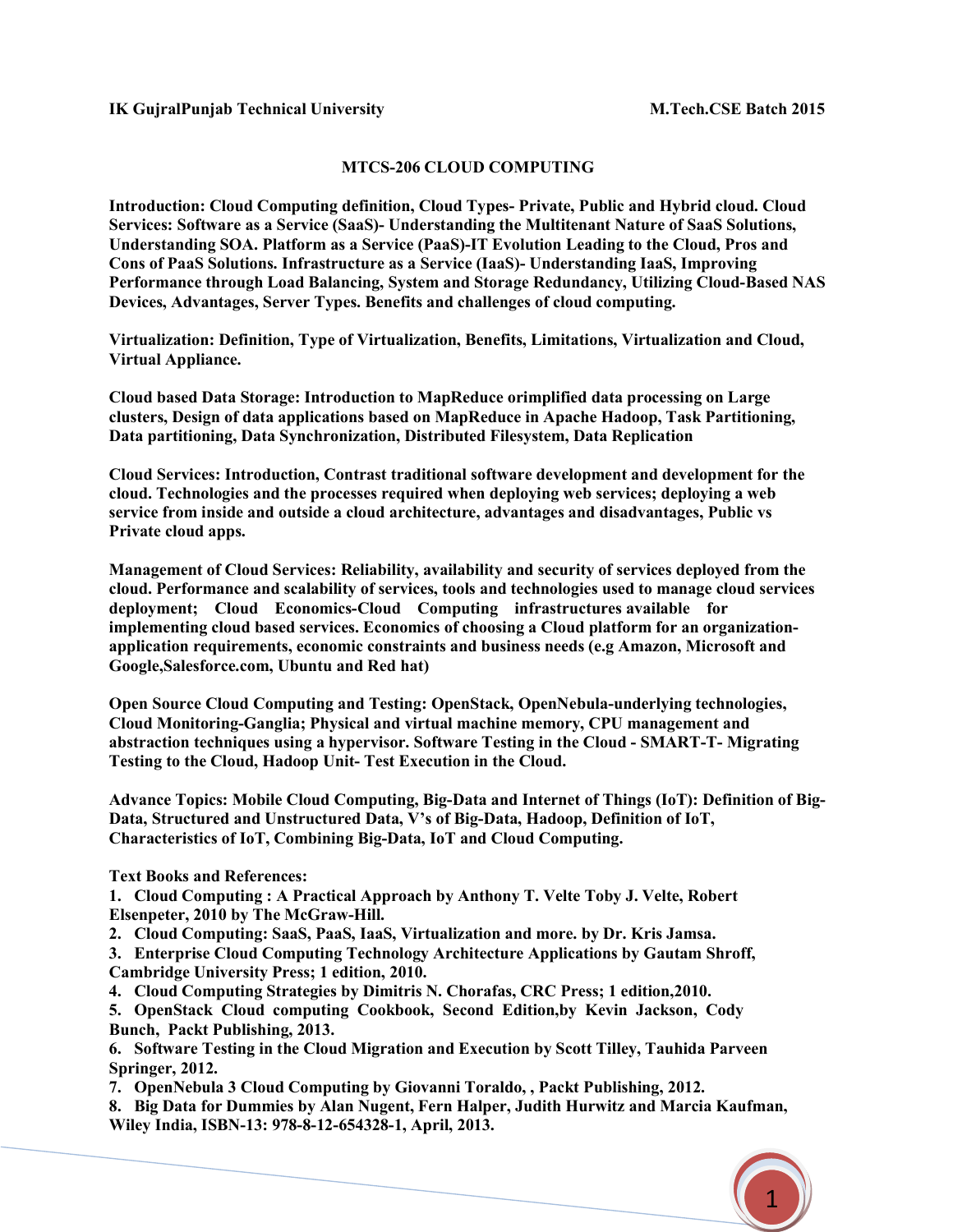9. Internet of Things (IoT): A Vision, Architectural Elements, and Future Directions by Jayavardhana Gubbi, Rajkumar Buyya, Slaven Marusic and Marimuthu Palaniswami, Future Generation Computer Systems, vol. 29, no. 7, pp. 1645-1660, September, 2013.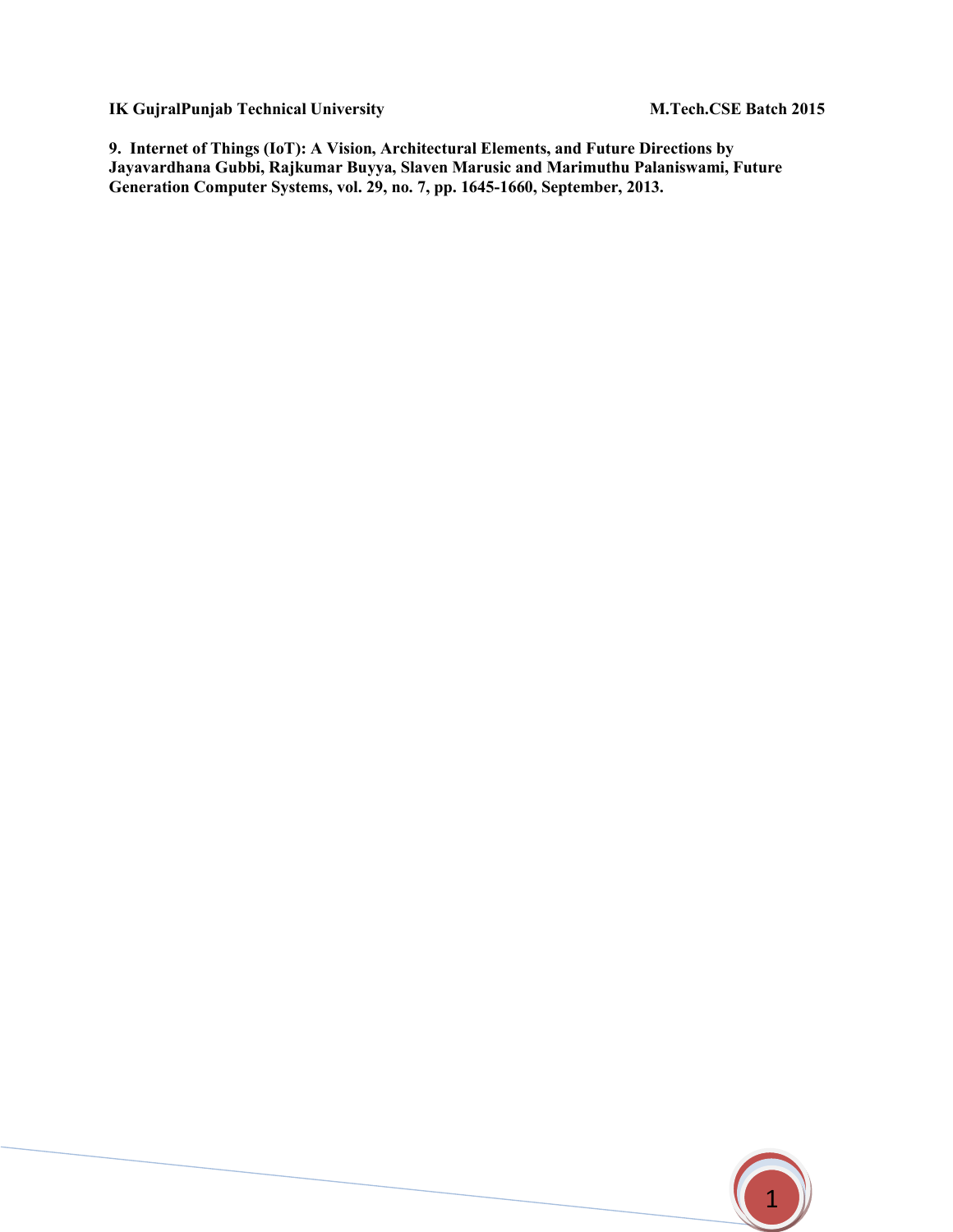#### MTCS-207 Data Warehousing and Data Mining

Data warehousing: Introduction, ETL, Data warehouses– design guidelines for data warehouse implementation, Multidimensional Models; OLAP- introduction, Characteristics, Architecture, Multidimensional view and data cube, Data cube operations, data cube computation.

Review of the Basic Data Analytic Methods using R: Introduction to R –look at the data, Analyzing and Exploring the Data, Statistics for Model Building and Evaluation.

Data mining: Introduction, association rules mining, Naive algorithm, Apriori algorithm, direct hashing and pruning (DHP), Dynamic Item set counting (DIC), Mining frequent pattern without candidate generation(FP, growth), performance evaluation of algorithms,

Classification: Introduction, decision tree, tree induction algorithms – split algorithm based on information theory, split algorithm based on Gini index; naïve Bayes method; estimating predictive accuracy of classification method;

Cluster analysis: Introduction, partitional methods, hierarchical methods, density based methods, dealing with large databases, cluster software;

Search engines: Characteristics of Search engines, Search Engine Functionality, Search Engine Architecture, Ranking of web pages, The search engine history, Enterprise Search, Enterprise Search Engine Software.

Web data mining: Web Terminology and Characteristics, Locality and Hierarchy in the web, Web Content Mining, Web Usage Mining, Web Structure Mining, Web mining Software.

Recommended Books:

1. Carlo Vercellis, Business Intelligence: Data mining and Optimization for Decision Making, WILEY.

2. Han J., Kamber M. and Pei J. , bData mining concepts and techniques, Morgan Kaufmann Publishers (2011) 3rd ed.

3. Pudi V., Krishana P.R., Data Mining, Oxford University press, (2009) 1st ed.

4. Adriaans P., Zantinge D., Data mining, Pearsoneducation press (1996), 1st ed.

5. Pooniah P. , Data Warehousing Fundamentals, Willey interscience Publication, (2001), 1st ed.

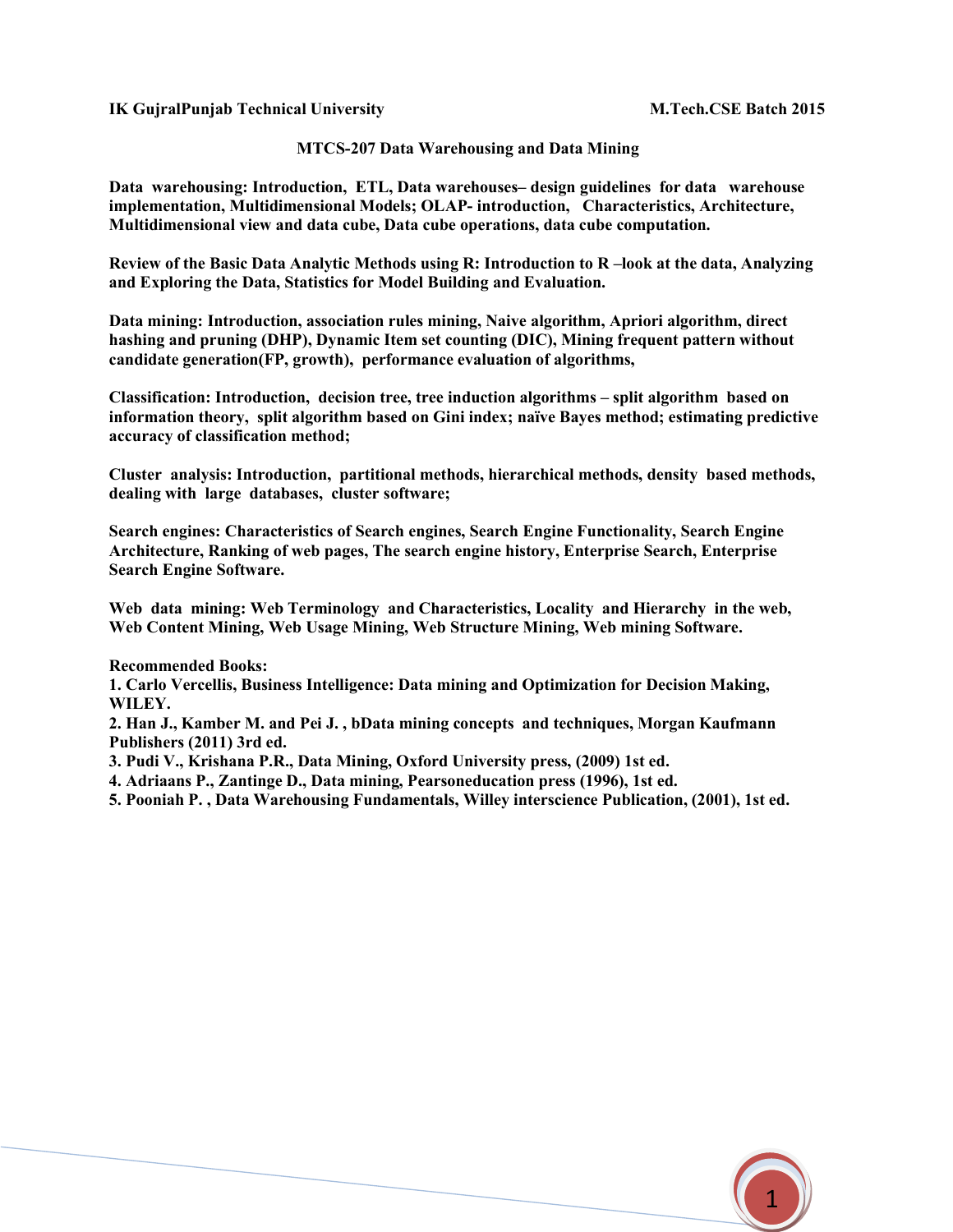Sweeney, 2010

#### MTCS-208 Service Oriented Architecture

Introduction: Characteristics and Anatomy of SOA, Comparing SOA to client-server and distributed internet architectures, SOA component interrelation, Principles of service orientation. Major components of the architecture SOAP, XML, HTTP, Cookies, WSDL, XML schema, UDDI.

Introduction to Web services : Service descriptions , Messaging with SOAP ,Message exchange Patterns , Coordination ,Atomic Transactions , Business activities , Orchestration, Choreography ,Service layer abstraction , Application Service Layer , Business Service Layer , Orchestration Service Layer.

Analysis: Service oriented analysis ,Business-centric SOA , Deriving business services- service modeling ,Service Oriented Design , WSDL basics , SOAP basics , SOA composition guidelines , Entity-centric business service design ,Application service design , Task centric business service design

SOA platform basics: SOA support in J2EE ,Java API for XML-based web services (JAX-WS), Java architecture for XML binding (JAXB) ,Java API for XML Registries (JAXR) ,Java API for XML based RPC (JAX-RPC),Web Services Interoperability Technologies (WSIT) , SOA support in .NET , Common Language Runtime , ASP.NET web forms , ASP.NET web services , Web Services Enhancements (WSE)

Security: WS-BPEL , WS-Coordination , WS-Choreography, WS-Policy, WS-Security.

Recommended Books 1. Service-Oriented Architecture: Concepts, Technology, and Design, Thomas Erl, Pearson Education, 2005 2. Achieving Service-Oriented Architecture: Applying an Enterprise Architecture Approach, Rick

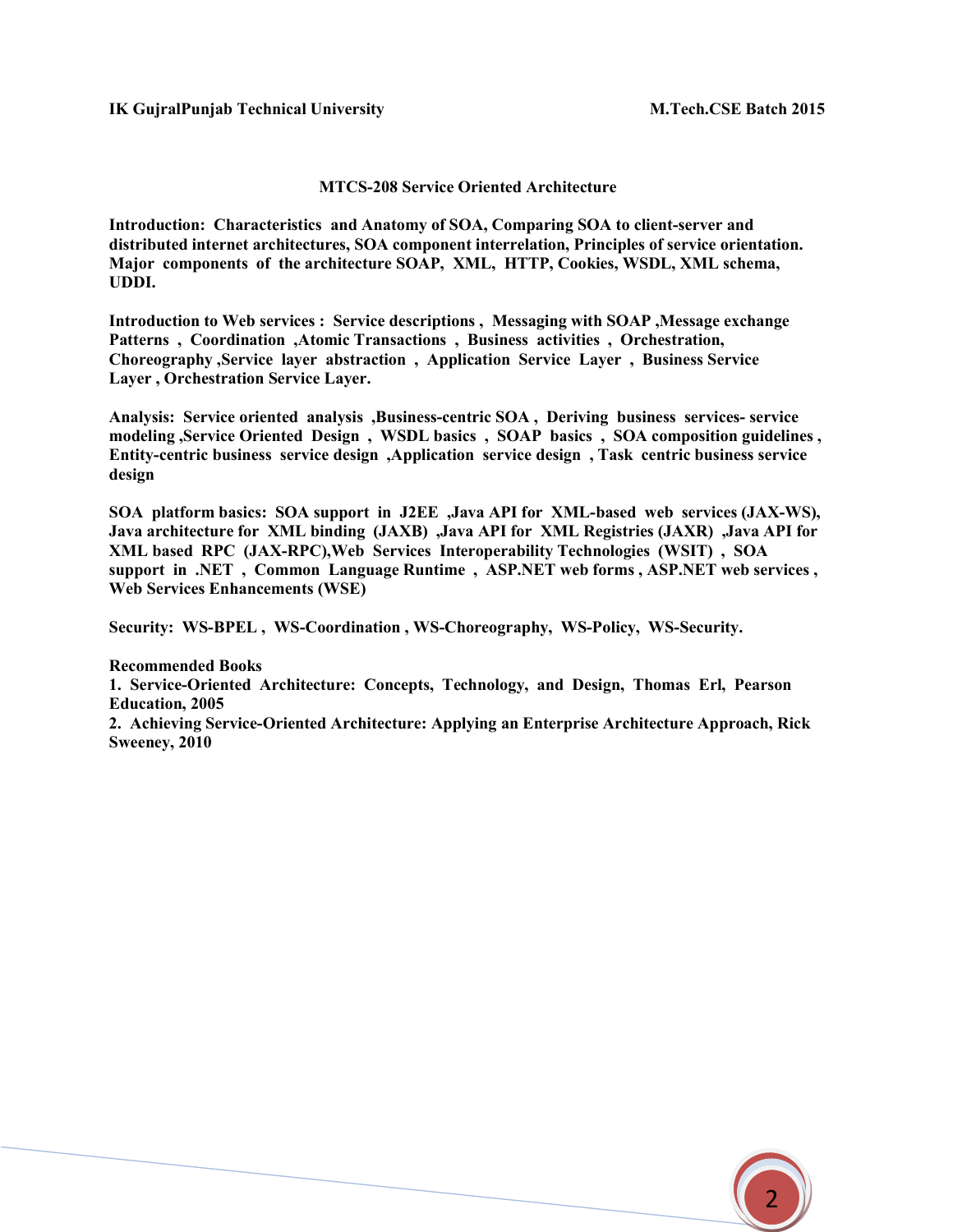# Semester 3

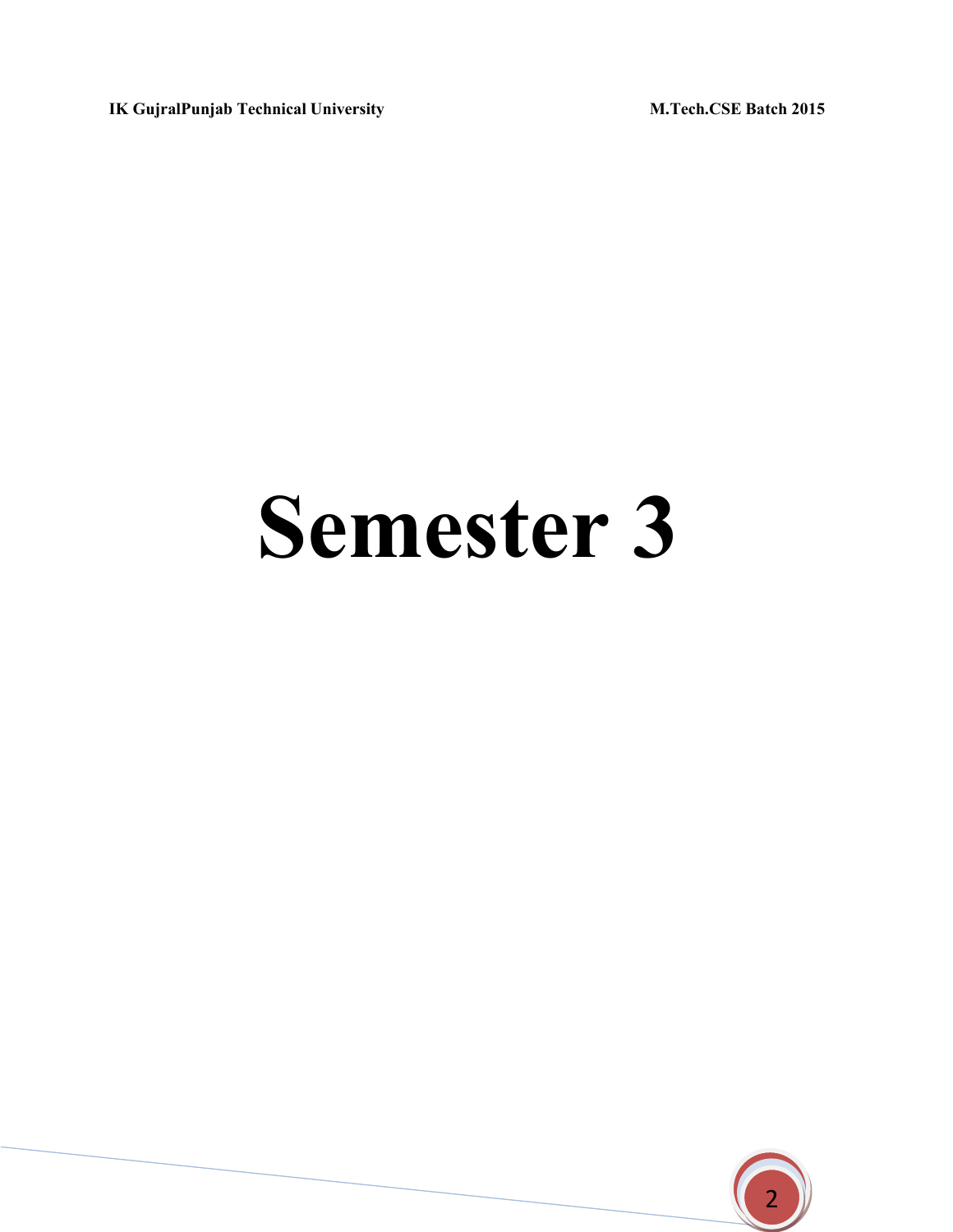#### MTCS- 301 Component Based Development

Section- A

Component Definition: Definition of Software Component and its Elements. Component Models and Component Services: Concepts and Principles, COTS Myths and Other Lessons Learned in Component-Based Software Development, Roles for Component-Based Development, Common High Risk Mistakes in Component-Based Software Engineering, CBSE Success Factors: Integrating Architecture, Process, and Organization.

#### Section- B

Software Engineering Practices: The Practice of Software Engineering, From Subroutines to Subsystems: Component-Based Software Development.

The Design of Software Component Infrastructures: Software Components and the UML, Component Infrastructures: Placing Software Components in Context, Business Components, Components and Connectors: Catalysis Techniques for Defining Component Infrastructures, An Open Process for Component-Based Development, Designing Models of Modularity and Integration.

#### Section- C

The Management Of Component-Based Software Systems: Measurement and Metrics for Software Components, The Practical Reuse of Software Components, Selecting the Right COTS Software: Why Requirements are Important, Software Component Project Management Processes, The Trouble with Testing Software Components, configuration Management and Component Libraries, The Evolution, Maintenance and Management of Component-Based Systems.

#### Section-D

Component Technologies: Overview of the CORBA Component Model, Transactional COM+: Designing Scalable Applications, The Enterprise JavaBeans Component Model, Choosing Between COM+, EJB, and CCM, Software Agents as Next Generation Software Components.

#### Recommended Books

1. Component-Based Development: Principles and Planning for Business Systems, Addison Wilsey, 2010

2. Essential COM, Don Box, Dorling Kingsley, 2006.

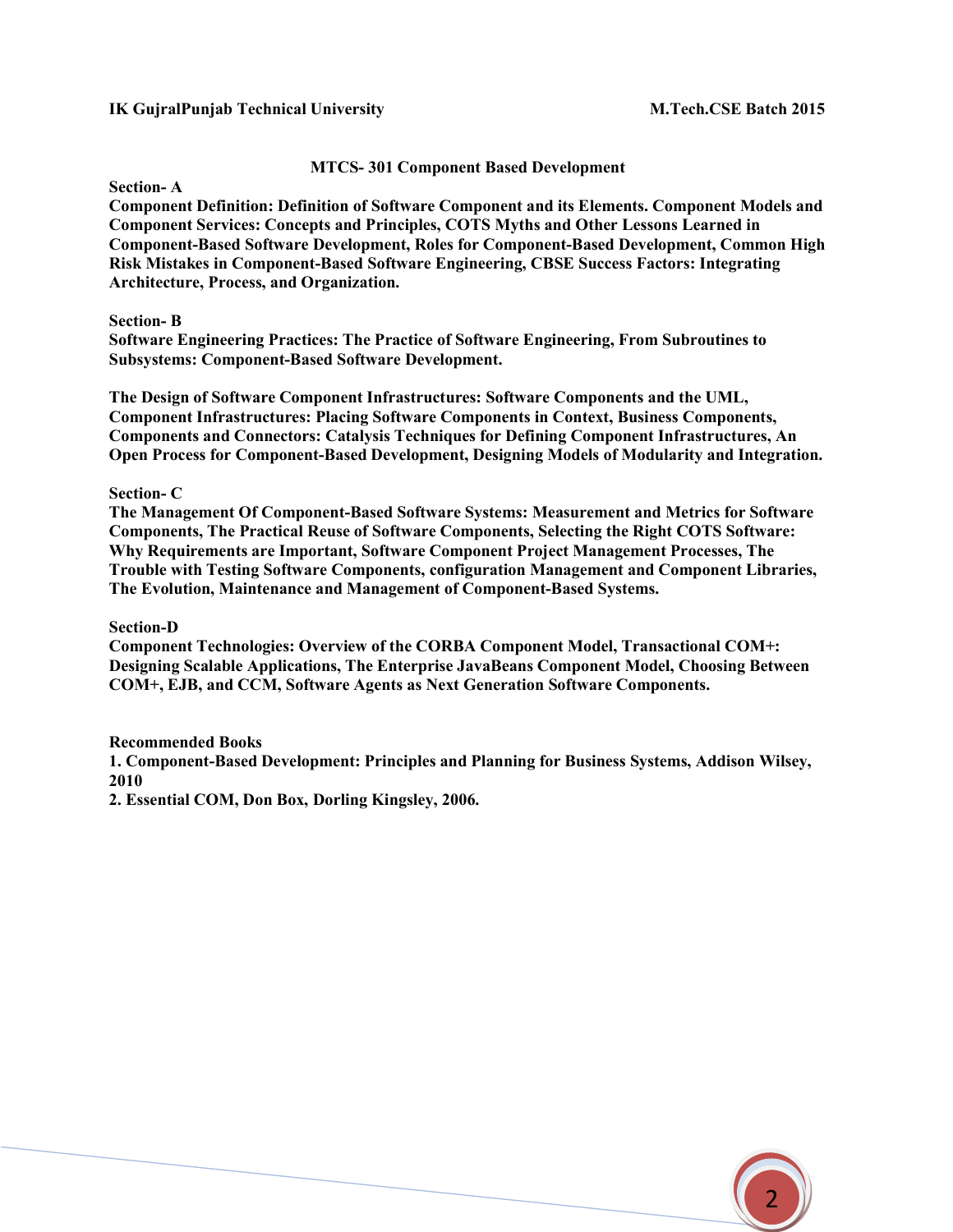#### MTCS- 302 Big Data Analytics

Section- A

An Overview of Big Data and Big Data Analytics. Understanding Hadoop Ecosystem (Hadoop Distributed File System, MapReduce, Hadoop YARN, HBase, Combining HBase and HDFS, Hive, Pig, Sqoop, ZooKeeper, Flume, Oozie). MapReduce Framework, Techniques to Optimize MapReduce Jobs, Role of HBase in Big Data Processing

#### Section- B

Developing Simple MapReduce Application, Points to Consider while Designing MapReduce. Controlling MapReduce Execution with InputFormat, Reading Data with Custom RecordReader, Organizing Output Data with OutputFormats, Customizing Data with RecordWriter, Optimizing MapReduce Execution with Combiner, Controlling Reducer Execution with Partitioners.

#### Section- C

YARN Architecture, Working of YARN, YARN Schedulers, Backward Compatibility withYARN, YARN Configurations, YARN Commands, YARN Containers. Introduction to NoSQL. Types of NoSQL Data Models, Schema-Less Databases, Materialized Views, Distribution Models.

#### Section- D

Analytical Approaches, Introducing to various Analytical Tools, Installing R, Handling Basic Expressions in R, Variables in R, Working with Vectors, Storing and Calculating Values in R, Creating and Using Objects, Interacting with Users, Handling Data in R Workspace, Executing Scripts, Reading Datasets and Exporting Data from R, Manipulating and Processing Data in R, Working with Functions and Packages in R, Performing Graphical Analysis in R, Techniques Used for Visual Data Representation, Types of Data Visualization

#### References:

- 1. Big Data, Black Book by DT Editorial Services, Dreamtech Press.
- 2. Big Data Computing and Communications edited by Yu Wang, Hui Xiong, Shlomo Argamon, XiangYang Li, JianZhong Li Springer
- 3. Big Data Analytics Beyond Hadoop by Vijay Srinivas Agneeswaran, FT Press.

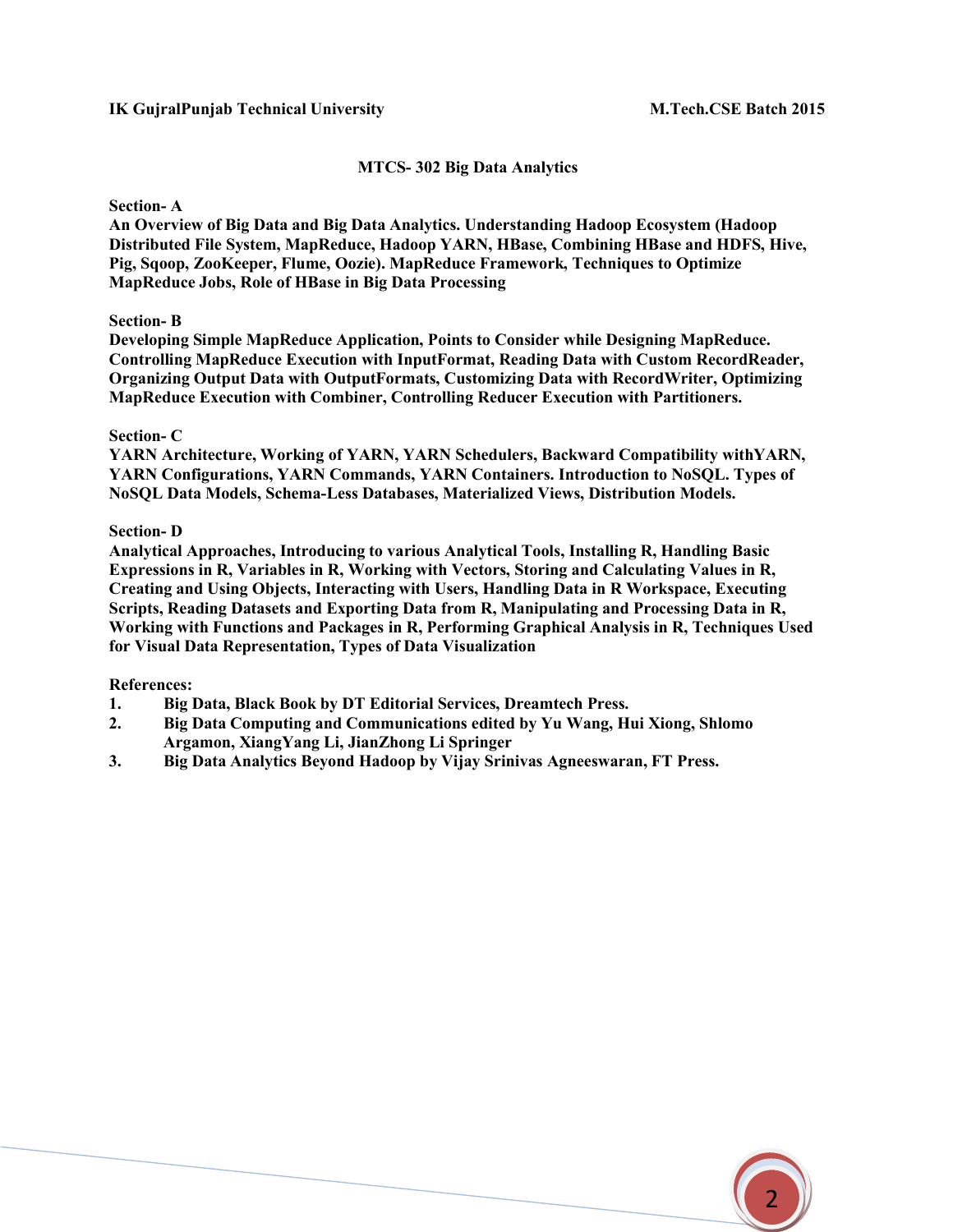#### MTCS- 303 Optimization Techniques

#### SECTION-A

Introduction to Optimization Techniques, Origin & development of O.R., Nature & Characteristic, features of O.R., Models & Modeling in Operation Research. Methodology of O.R. Linear Programming - Mathematical Model, Assumptions of Linear Programming, Graphical Method, Principles of Simplex method and its Applications, Two Phase & Big M- method, Revised simplex method , Duality, Dual simplex method- Primal Dual Relationship and sensitivity analysis.

#### SECTION-B

Linear Programming: Mathematical formation of linear programming problem, Special types of linear programming problems -Transportation and assignment problems, Unbalanced Assignment problems, Crew based assignment problems, Test for Optimality, Degeneracy in Transportation Problems, Unbalanced Transportation Problems.

#### SECTION-C

Definition of Probability, Sample Space, Algebra of Events, Addition and multiplication law of probability, Conditional Probability. Dynamic Programming-Features and applications of dynamic programming.

#### SECTION-D

Decision Theory, Integer Programming, Gomory Method and Branch & Bound Method.

References:

- 1. Kapoor, V.K.: Operation Research, Sultan Chand & Co., New Delhi.
- 2. Manmohan Gupta, P.K.: Operation Research, Sultan Chand & Co., New Delhi.
- 3. Pronsen, Richard: Theory and Problems of Operation Research, McGraw Hill, 1983.
- 4. Hiller, F.S. & Liberman, G.J., 1974: Introduction to Operations Research, 2nd Edn. Holden
- 5. Rao, S. S., 1978: Introduction to Optimization: Theory & Applications, Wiley Eastern.

6. Srinath, L.S.: Linear Programming, East-West, New Delhi.

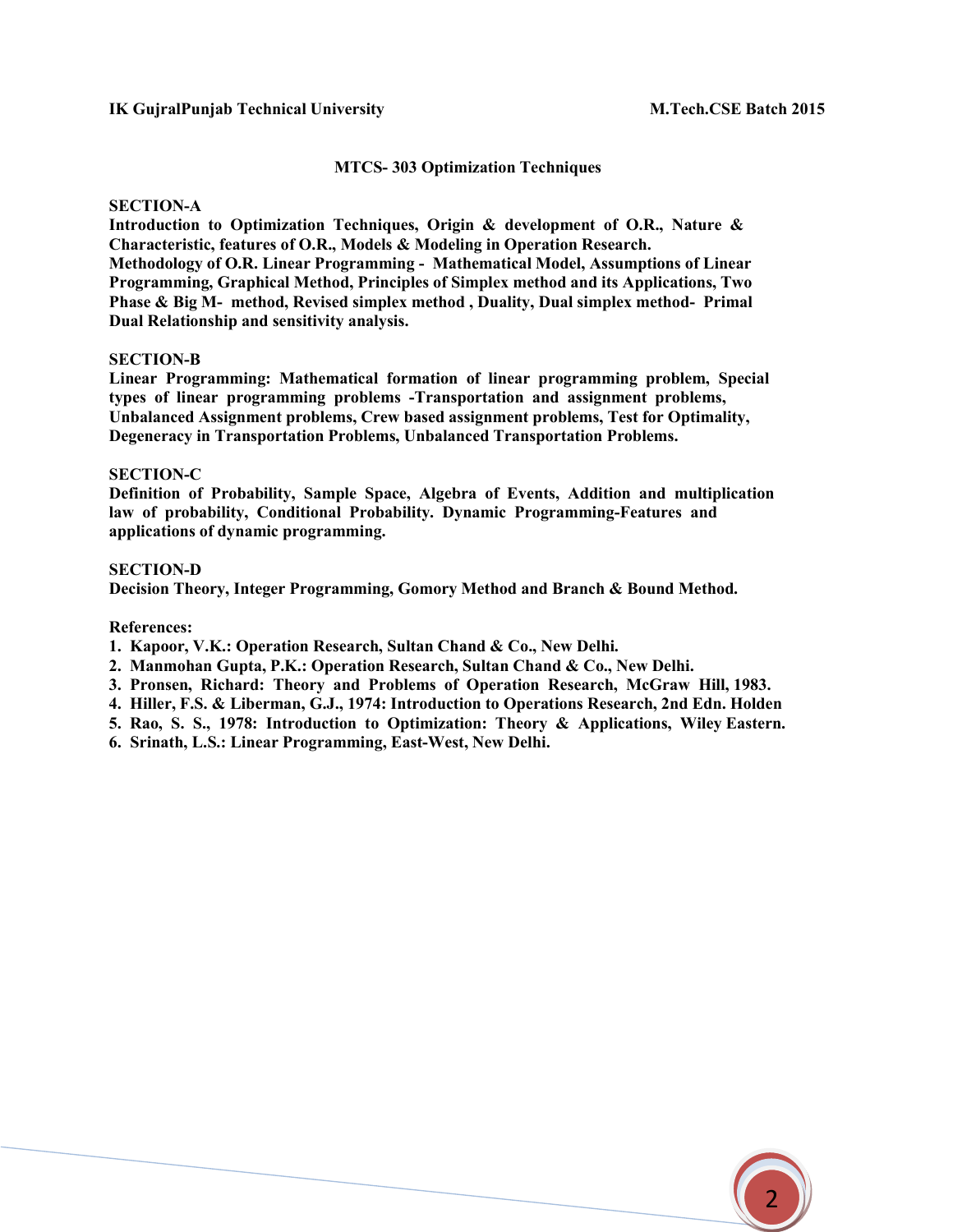#### MTCS- 304 Agile Software Development

Section- A

Agile Software Development: Basics and Fundamentals of Agile Process Methods, Values of Agile, Principles of Agile, stakeholders, Challenges

Lean Approach: Waste Management, Kaizen and Kanban, add process and products add value. Roles related to the lifecycle, differences between Agile and traditional plans, differences between Agile plans at different lifecycle phases. Testing plan links between testing, roles and key techniques, principles, understand as a means of assessing the initial status of a project/ How Agile helps to build quality

#### Section-B

Agile and Scrum Principles: Agile Manifesto, Twelve Practices of XP, Scrum Practices, Applying Scrum. Need of scrum, working of scrum, advanced Scrum Applications, Scrum and the Organization, scrum values

Agile Product Management: Communication, Planning, Estimation Managing the Agile approach Monitoring progress, Targeting and motivating the team, managing business involvement, Escalating issue. Quality, Risk, Metrics and Measurements, Managing the Agile approach Monitoring progress, Targeting and motivating the team, Managing business involvement and Escalating issue

#### Section- C

Agile Requirements: User Stories, Backlog Management. Agile Architecture: Feature-Driven Development. Agile Risk Management: Risk and Quality Assurance, Agile Tools Agile Testing: Agile Testing Techniques, Test-Driven Development, User Acceptance Test

#### Section- D

Agile Review: Agile Metrics and Measurements, The Agile approach to estimating and project variables, Agile Measurement, Agile Control: the 7 control parameters. Agile approach to Risk, The Agile approach to Configuration Management, The Atern Principles, Atern Philosophy, The rationale for using Atern, Refactoring, Continuous integration, Automated Build Tools Scaling Agile for large projects: Scrum of Scrums, Team collaborations, Scrum, Estimate a Scrum Project, Track Scrum Projects, Communication in Scrum Projects, Best Practices to Manage Scrum.

#### Recommended Books

1. Agile Software Development, Principles, Patterns, and Practices (Alan Apt Series) Robert C. Martin (Author), 2011

2. Succeeding with Agile: Software Development Using Scrum, Pearson 2010.

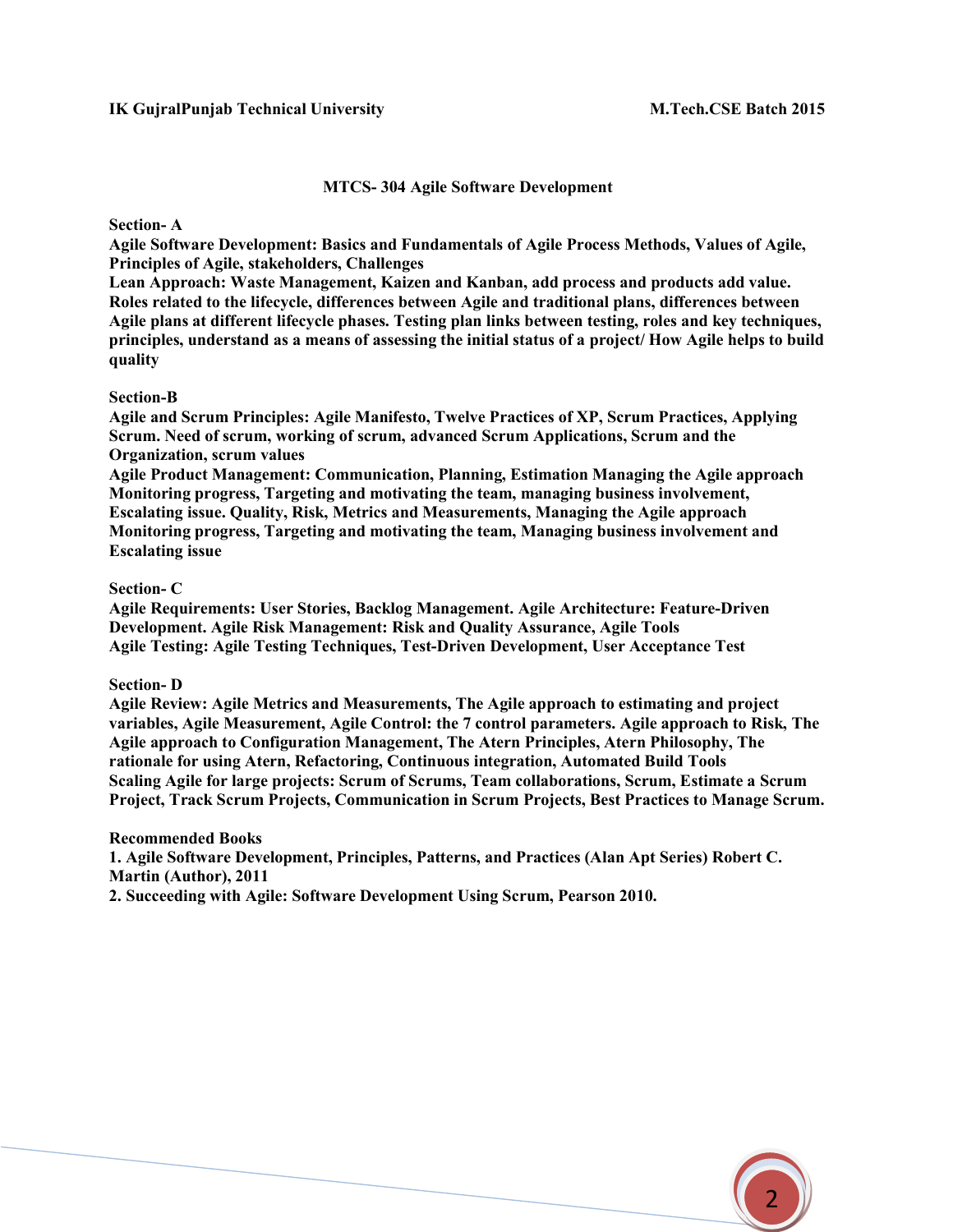#### MTCS- 305 Information Retrieval

Section- A

Introduction: Textanalysis, Types of text analysis, Information retrieval, IR system architecture: Text processing (Text format, Tokenization, stemming, lemmatization, Language modelling), Indexes and query matching.

Informational Retrieval: Query processing models. Probabilistic models (Binary independence model, Robertson/Spark Jones weighting formula, Two-Poisson model), Relevance feedback (Term selection, Pseudo relevance feedback); language models: Unigram, Bigram language models, Generating queries from documents, Language models and smoothing, Ranking with language models, KullbackLeibler divergence, Divergence from randomness, Passage retrieval and ranking.

#### Section- B

Management of Information Retrieval Systems: Knowledge management, Information management, Digital asset management, Network management, Search engine optimization, Records compliance and risk management, Version control, Information system failure.

Types of information retrieval systems: Web retrieval and mining, Semantic web, XML information retrieval, Recommender systems and expert locators, Knowledge management systems, Decision support systems, Geographic information system(GIS).

Section- C

Indexing: Inverted indices, Index components and Index life cycle, Interleaving Dictionary and Postings lists, Index construction, Query processing for ranked retrieval, Compression: Generalpurpose data compression, Symbol-wise data compression, Compressing posting lists, Compressing the dictionary.

Information categorization and filtering: Classification, Probabilistic classifiers, linear classifiers, Similarity-based classifiers, Multi category ranking and classification, learning to rank, Introduction to the clustering problem, Partitioning methods, Clustering versus classification, Reduced dimensionality/spectral methods.

#### Section- D

Sentiment Analysis: Introduction to sentiment analysis, Document-level sentiment analysis, Sentence-level sentiment analysis, Aspect-based sentiment analysis, Comparative sentiment analysis, baseline algorithm, Lexicons, Corpora , Tools of Sentiment analysis, Applications.

Recommended Books

1. Butcher S., Clarke C.L.A., Cormack G. Information Retrieval, MIT (1964), 2 Nd ed.

2. Bates M.J., Understanding Information Retrieval Systems, CRC press (2010), 3 rd ed.

3. Manning C.D., Raghavan P. and Schütze H. Introduction to Information Retrieval, Cambridge University Press (2008), 1st ed.